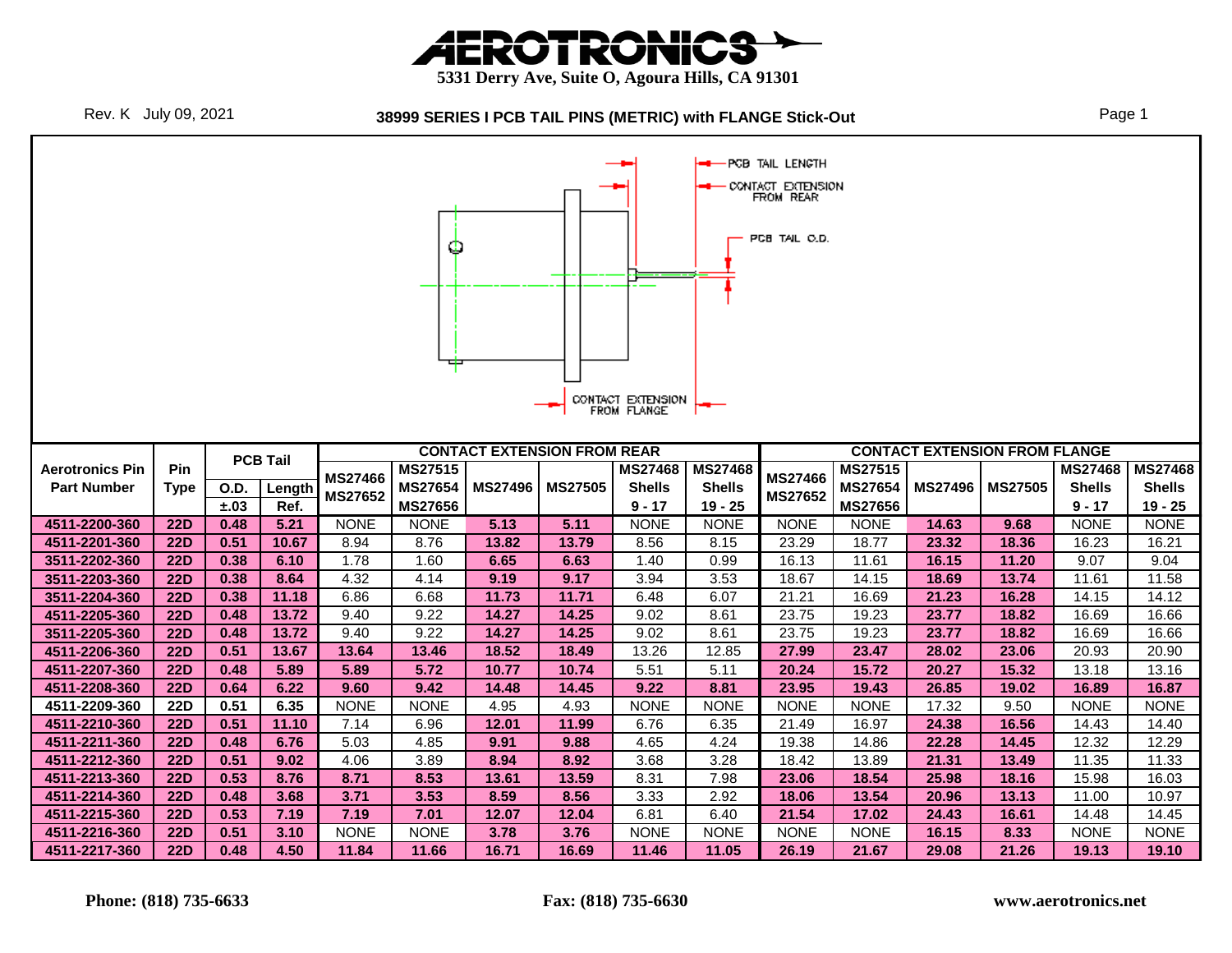

Rev. K July 09, 2021

|                        |             |      |                 |                |                |                | <b>CONTACT EXTENSION FROM REAR</b> |                |                |                |                |                | <b>CONTACT EXTENSION FROM FLANGE</b> |                |                |
|------------------------|-------------|------|-----------------|----------------|----------------|----------------|------------------------------------|----------------|----------------|----------------|----------------|----------------|--------------------------------------|----------------|----------------|
| <b>Aerotronics Pin</b> | Pin         |      | <b>PCB Tail</b> | <b>MS27466</b> | <b>MS27515</b> |                |                                    | <b>MS27468</b> | <b>MS27468</b> | <b>MS27466</b> | <b>MS27515</b> |                |                                      | <b>MS27468</b> | <b>MS27468</b> |
| <b>Part Number</b>     | <b>Type</b> | O.D. | Length          | <b>MS27652</b> | <b>MS27654</b> | <b>MS27496</b> | <b>MS27505</b>                     | <b>Shells</b>  | <b>Shells</b>  | <b>MS27652</b> | <b>MS27654</b> | <b>MS27496</b> | <b>MS27505</b>                       | <b>Shells</b>  | <b>Shells</b>  |
|                        |             | ±.03 | Ref.            |                | <b>MS27656</b> |                |                                    | $9 - 17$       | $19 - 25$      |                | <b>MS27656</b> |                |                                      | $9 - 17$       | $19 - 25$      |
| 4511-2218-360          | <b>22D</b>  | 0.48 | 8.53            | 9.27           | 9.09           | 14.66          | 14.12                              | 8.89           | 8.48           | 23.62          | 19.10          | 24.16          | 18.69                                | 16.56          | 16.54          |
| 4511-2220-360          | <b>22D</b>  | 0.48 | 7.01            | 7.29           | 7.11           | 12.17          | 12.14                              | 6.91           | 6.50           | 21.64          | 17.12          | 21.67          | 16.71                                | 14.58          | 14.55          |
| 4511-2221-360          | <b>22D</b>  | 0.51 | 7.19            | 26.72          | 26.54          | 31.60          | 31.57                              | 26.34          | 25.93          | 41.07          | 36.55          | 41.10          | 36.14                                | 34.01          | 33.99          |
| 4511-2223-360          | <b>22D</b>  | 0.64 | 9.27            | 12.01          | 11.84          | 16.89          | 16.87                              | 11.63          | 11.23          | 26.37          | 21.84          | 26.39          | 21.44                                | 19.30          | 19.28          |
| 4511-2225-360          | <b>22D</b>  | 0.48 | 12.50           | 10.82          | 10.64          | 15.70          | 15.67                              | 10.44          | 10.03          | 25.17          | 20.65          | 25.20          | 20.24                                | 18.11          | 18.08          |
| 4511-2226-360          | <b>22D</b>  | 0.61 | 2.90            | <b>NONE</b>    | <b>NONE</b>    | 3.30           | 3.28                               | <b>NONE</b>    | <b>NONE</b>    | <b>NONE</b>    | <b>NONE</b>    | 12.80          | 7.85                                 | <b>NONE</b>    | <b>NONE</b>    |
| 4511-2227-360          | <b>22D</b>  | 0.69 | 5.77            | 12.04          | 11.86          | 16.92          | 16.89                              | 11.66          | 11.25          | 26.39          | 21.87          | 26.42          | 21.46                                | 19.33          | 19.30          |
| 4511-2228-360          | <b>22D</b>  | 0.64 | 10.06           | 1.09           | 0.91           | 5.97           | 5.94                               | 0.71           | 0.30           | 15.44          | 10.92          | 15.47          | 10.52                                | 8.38           | 8.36           |
| 4511-2229-360          | <b>22D</b>  | 0.76 | 7.62            | 9.30           | 9.12           | 14.17          | 14.15                              | 8.92           | 8.51           | 23.65          | 19.13          | 23.67          | 18.72                                | 16.59          | 16.56          |
| 4511-2230-360          | <b>22D</b>  | 0.51 | 5.59            | 1.42           | 1.24           | 6.30           | 6.27                               | 1.04           | 0.64           | 15.77          | 11.25          | 15.80          | 10.85                                | 8.71           | 8.69           |
| 4511-2231-360          | <b>22D</b>  | 0.51 | 10.34           | 6.43           | 6.25           | 11.30          | 11.28                              | 6.05           | 5.64           | 20.78          | 16.26          | 20.80          | 15.85                                | 13.72          | 13.69          |
| 4511-2232-360          | <b>22D</b>  | 0.51 | 11.43           | 5.99           | 5.82           | 10.87          | 10.85                              | 5.61           | 5.21           | 20.35          | 15.82          | 20.37          | 15.42                                | 13.28          | 13.26          |
| 4511-2233-360          | <b>22D</b>  | 0.51 | 11.18           | 5.69           | 5.51           | 10.57          | 10.54                              | 5.31           | 4.90           | 20.04          | 15.52          | 20.07          | 15.11                                | 12.98          | 12.95          |
| 4511-2234-360          | <b>22D</b>  | 0.51 | 7.04            | 3.12           | 2.95           | 8.00           | 7.98                               | 2.74           | 2.34           | 17.48          | 12.95          | 17.50          | 12.55                                | 10.41          | 10.39          |
| 4511-2235-360          | <b>22D</b>  | 0.48 | 5.36            | <b>NONE</b>    | <b>NONE</b>    | 5.26           | 5.23                               | <b>NONE</b>    | <b>NONE</b>    | <b>NONE</b>    | <b>NONE</b>    | 14.76          | 9.80                                 | <b>NONE</b>    | <b>NONE</b>    |
| 4511-2236-360          | <b>22D</b>  | 0.48 | 4.57            | 4.60           | 4.42           | 9.47           | 9.45                               | 4.22           | 3.81           | 18.95          | 14.43          | 18.97          | 14.02                                | 11.89          | 11.86          |
| 4511-2237-360          | <b>22D</b>  | 0.76 | 19.38           | 15.52          | 15.34          | 20.40          | 20.37                              | 15.14          | 14.73          | 29.87          | 25.35          | 29.90          | 24.94                                | 22.81          | 22.78          |
| 4511-2238-360          | <b>22D</b>  | 0.76 | 22.68           | 18.82          | 18.64          | 23.70          | 23.67                              | 18.44          | 18.03          | 33.17          | 28.65          | 33.20          | 28.24                                | 26.11          | 26.09          |
| 4511-2239-360          | <b>22D</b>  | 0.51 | 4.29            | 5.31           | 5.13           | 10.19          | 10.16                              | 4.93           | 4.52           | 19.66          | 15.14          | 19.69          | 14.73                                | 12.60          | 12.57          |
| 4511-2240-360          | <b>22D</b>  | 0.48 | 3.33            | <b>NONE</b>    | <b>NONE</b>    | 3.12           | 3.10                               | <b>NONE</b>    | <b>NONE</b>    | <b>NONE</b>    | <b>NONE</b>    | 12.62          | 7.67                                 | <b>NONE</b>    | <b>NONE</b>    |
| 4511-2241-360          | <b>22D</b>  | 0.74 | 3.99            | 6.10           | 5.92           | 10.97          | 10.95                              | 5.72           | 5.31           | 20.45          | 15.93          | 20.47          | 15.52                                | 13.39          | 13.36          |
| 4511-2243-360          | <b>22D</b>  | 0.48 | 3.99            | 5.46           | 5.28           | 10.34          | 10.31                              | 5.08           | 4.67           | 19.81          | 15.29          | 19.84          | 14.88                                | 12.75          | 12.73          |
| 4511-2244-360          | <b>22D</b>  | 0.51 | 4.57            | 4.57           | 4.39           | 9.45           | 9.42                               | 4.19           | 3.78           | 18.92          | 14.40          | 18.95          | 14.00                                | 11.86          | 11.84          |
| 4511-2245-360          | <b>22D</b>  | 0.51 | 3.07            | 4.70           | 4.52           | 9.58           | 9.55                               | 4.32           | 3.91           | 19.05          | 14.53          | 19.08          | 14.12                                | 11.99          | 11.96          |
| 4511-2246-360          | <b>22D</b>  | 0.48 | 2.39            | 2.39           | 2.21           | 7.26           | 7.24                               | 2.01           | 1.60           | 16.74          | 12.22          | 16.76          | 11.81                                | 9.68           | 9.65           |
| 4511-2247-360          | <b>22D</b>  | 0.64 | 8.36            | 10.36          | 10.19          | 15.24          | 15.21                              | 9.98           | 9.58           | 24.71          | 20.19          | 24.74          | 19.79                                | 17.65          | 17.63          |
| 4511-2248-360          | <b>22D</b>  | 0.81 | 10.16           | 10.64          | 10.46          | 15.52          | 15.49                              | 10.26          | 9.86           | 24.99          | 20.47          | 25.02          | 20.07                                | 17.93          | 17.91          |
| 4511-2249-360          | <b>22D</b>  | 0.56 | 4.32            | 6.78           | 6.60           | 11.66          | 11.63                              | 6.40           | 5.99           | 21.13          | 16.61          | 21.16          | 16.21                                | 14.07          | 14.05          |
| 3511-2250-360          | <b>22D</b>  | 0.48 | 13.82           | 12.22          | 12.04          | 17.09          | 17.07                              | 11.84          | 11.43          | 26.57          | 22.05          | 26.59          | 21.64                                | 19.51          | 19.48          |
| 4511-2251-360          | <b>22D</b>  | 0.48 | 5.99            | 10.64          | 10.46          | 15.52          | 15.49                              | 10.26          | 9.86           | 24.99          | 20.47          | 25.02          | 20.07                                | 17.93          | 17.91          |
| 4511-2252-360          | <b>22D</b>  | 0.48 | 5.21            | 18.97          | 18.80          | 23.85          | 23.83                              | 18.59          | 18.19          | 33.32          | 28.80          | 33.35          | 28.40                                | 26.26          | 26.24          |
| 3511-2253-360          | <b>22D</b>  | 0.48 | 12.70           | 15.62          | 15.44          | 20.50          | 20.47                              | 15.24          | 14.83          | 29.97          | 25.45          | 30.00          | 25.04                                | 22.91          | 22.89          |
| 4511-2254-360          | <b>22D</b>  | 0.64 | 3.68            | 7.14           | 6.96           | 12.01          | 11.99                              | 6.76           | 6.35           | 21.49          | 16.97          | 21.51          | 16.56                                | 14.43          | 14.40          |
| 3511-2255-360          | <b>22D</b>  | 0.64 | 11.30           | 14.81          | 14.63          | 19.69          | 19.66                              | 14.43          | 14.02          | 29.16          | 24.64          | 29.18          | 24.23                                | 22.10          | 22.07          |
| 4511-2256-360          | <b>22D</b>  | 0.64 | 8.76            | 12.27          | 12.09          | 17.15          | 17.12                              | 11.89          | 11.48          | 26.62          | 22.10          | 26.64          | 21.69                                | 19.56          | 19.53          |
| 4511-2257-360          | <b>22D</b>  | 0.74 | 3.00            | 9.25           | 9.07           | 14.12          | 14.10                              | 8.86           | 8.46           | 23.60          | 19.08          | 23.62          | 18.67                                | 16.54          | 16.51          |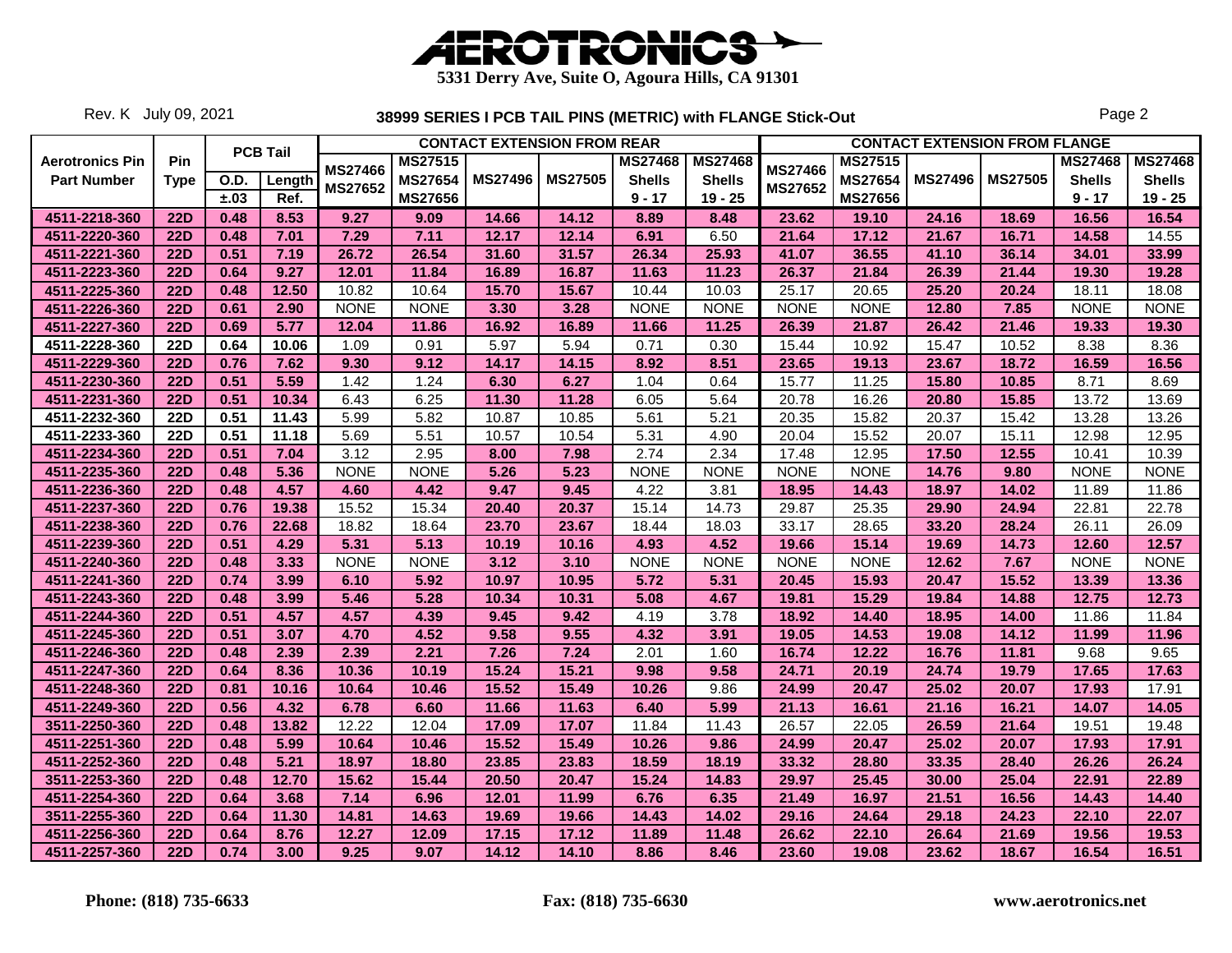

Rev. K July 09, 2021

|                        |            |             |                 |                |                |                | <b>CONTACT EXTENSION FROM REAR</b> |                |                |                |                |                | <b>CONTACT EXTENSION FROM FLANGE</b> |                |                |
|------------------------|------------|-------------|-----------------|----------------|----------------|----------------|------------------------------------|----------------|----------------|----------------|----------------|----------------|--------------------------------------|----------------|----------------|
| <b>Aerotronics Pin</b> | <b>Pin</b> |             | <b>PCB Tail</b> |                | <b>MS27515</b> |                |                                    | <b>MS27468</b> | <b>MS27468</b> |                | <b>MS27515</b> |                |                                      | <b>MS27468</b> | <b>MS27468</b> |
| <b>Part Number</b>     | Type       | <b>O.D.</b> | Length          | MS27466        | <b>MS27654</b> | <b>MS27496</b> | <b>MS27505</b>                     | <b>Shells</b>  | <b>Shells</b>  | MS27466        | <b>MS27654</b> | <b>MS27496</b> | <b>MS27505</b>                       | <b>Shells</b>  | <b>Shells</b>  |
|                        |            | ±.03        | Ref.            | <b>MS27652</b> | <b>MS27656</b> |                |                                    | $9 - 17$       | $19 - 25$      | <b>MS27652</b> | <b>MS27656</b> |                |                                      | $9 - 17$       | $19 - 25$      |
| 3511-2258-360          | 22D        | 0.64        | 13.84           | 17.25          | 17.07          | 22.12          | 22.10                              | 16.87          | 16.46          | 31.60          | 27.08          | 31.62          | 26.67                                | 24.54          | 24.51          |
| 3511-2259-360          | <b>22D</b> | 0.79        | 19.35           | 15.52          | 15.34          | 20.40          | 20.37                              | 15.14          | 14.73          | 29.87          | 25.35          | 29.90          | 24.94                                | 22.81          | 22.78          |
| 3511-2260-360          | <b>22D</b> | 0.64        | 13.08           | 7.09           | 6.91           | 11.96          | 11.94                              | 6.71           | 6.30           | 21.44          | 16.92          | 21.46          | 16.51                                | 14.38          | 14.35          |
| 4511-2261-360          | <b>22D</b> | 0.76        | 3.76            | 8.59           | 8.41           | 13.46          | 13.44                              | 8.20           | 7.80           | 22.94          | 18.42          | 22.96          | 18.01                                | 15.88          | 15.85          |
| 4511-2262-360          | <b>22D</b> | 0.64        | 3.48            | 7.82           | 7.65           | 12.70          | 12.67                              | 7.44           | 7.04           | 22.17          | 17.65          | 22.20          | 17.25                                | 15.11          | 15.09          |
| 4511-2263-360          | <b>22D</b> | 0.48        | 6.38            | 14.50          | 14.33          | 19.38          | 19.35                              | 14.12          | 13.72          | 28.85          | 24.33          | 28.88          | 23.93                                | 21.79          | 21.77          |
| 4511-2264-360          | <b>22D</b> | 0.48        | 6.78            | 2.92           | 2.74           | 7.80           | 7.77                               | 2.54           | 2.13           | 17.27          | 12.75          | 17.30          | 12.34                                | 10.21          | 10.19          |
| 4511-2265-360          | <b>22D</b> | 0.48        | 10.41           | 10.64          | 10.46          | 15.52          | 15.49                              | 10.26          | 9.86           | 24.99          | 20.47          | 25.02          | 20.07                                | 17.93          | 17.91          |
| 4511-2266-360          | <b>22D</b> | 0.48        | 8.76            | 4.95           | 4.78           | 9.83           | 9.80                               | 4.57           | 4.17           | 19.30          | 14.78          | 19.33          | 14.38                                | 12.24          | 12.22          |
| 4511-2267-360          | <b>22D</b> | 0.48        | 10.92           | 7.11           | 6.93           | 11.99          | 11.96                              | 6.73           | 6.32           | 21.46          | 16.94          | 21.49          | 16.54                                | 14.40          | 14.38          |
| 4511-2268-360          | <b>22D</b> | 0.48        | 3.86            | <b>NONE</b>    | <b>NONE</b>    | 4.37           | 4.34                               | <b>NONE</b>    | <b>NONE</b>    | <b>NONE</b>    | <b>NONE</b>    | 13.87          | 8.92                                 | <b>NONE</b>    | <b>NONE</b>    |
| 4511-2269-360          | <b>22D</b> | 0.48        | 3.99            | <b>NONE</b>    | <b>NONE</b>    | 1.57           | 1.55                               | <b>NONE</b>    | <b>NONE</b>    | <b>NONE</b>    | <b>NONE</b>    | 11.07          | 6.12                                 | <b>NONE</b>    | <b>NONE</b>    |
| 4511-2270-360          | <b>22D</b> | 0.48        | 4.19            | 8.56           | 8.38           | 13.44          | 13.41                              | 8.18           | 7.77           | 22.91          | 18.39          | 22.94          | 17.98                                | 15.85          | 15.82          |
| 4511-2271-360          | <b>22D</b> | 0.64        | 16.00           | 19.46          | 19.28          | 24.33          | 24.31                              | 19.08          | 18.67          | 33.81          | 29.29          | 33.83          | 28.88                                | 26.75          | 26.72          |
| 3511-2272-360          | <b>22D</b> | 0.48        | 19.53           | 15.70          | 15.52          | 20.57          | 20.55                              | 15.32          | 14.91          | 30.05          | 25.53          | 30.07          | 25.12                                | 22.99          | 22.96          |
| 3511-2273-360          | <b>22D</b> | 0.48        | 12.93           | 6.65           | 6.48           | 11.53          | 11.51                              | 6.27           | 5.87           | 21.01          | 16.48          | 21.03          | 16.08                                | 13.94          | 13.92          |
| 4511-2274-360          | <b>22D</b> | 0.48        | 3.30            | <b>NONE</b>    | <b>NONE</b>    | 5.97           | 5.94                               | <b>NONE</b>    | <b>NONE</b>    | <b>NONE</b>    | <b>NONE</b>    | 15.47          | 10.52                                | <b>NONE</b>    | <b>NONE</b>    |
| 4511-2275-360          | <b>22D</b> | 0.48        | 5.08            | 6.81           | 6.63           | 11.68          | 11.66                              | 6.43           | 6.02           | 21.16          | 16.64          | 21.18          | 16.23                                | 14.10          | 14.07          |
| 4511-2276-360          | <b>22D</b> | 0.48        | 9.14            | 9.47           | 9.30           | 14.35          | 14.33                              | 9.09           | 8.69           | 23.83          | 19.30          | 23.85          | 18.90                                | 16.76          | 16.74          |
| 4511-2278-360          | <b>22D</b> | 0.48        | 6.10            | 6.58           | 6.40           | 11.46          | 11.43                              | 6.20           | 5.79           | 20.93          | 16.41          | 20.96          | 16.00                                | 13.87          | 13.84          |
| 4511-2279-360          | 22D        | 0.66        | 4.62            | 4.14           | 3.96           | 9.02           | 8.99                               | 3.76           | 3.35           | 18.49          | 13.97          | 18.52          | 13.56                                | 11.43          | 11.40          |
| 3511-2280-360          | <b>22D</b> | 0.48        | 14.68           | 12.98          | 12.80          | 17.86          | 17.83                              | 12.60          | 12.19          | 27.33          | 22.81          | 27.36          | 22.40                                | 20.27          | 20.24          |
| 3511-2281-360          | <b>22D</b> | 0.48        | 13.26           | 11.56          | 11.38          | 16.43          | 16.41                              | 11.18          | 10.77          | 25.91          | 21.39          | 25.93          | 20.98                                | 18.85          | 18.82          |
| 4511-2282-360          | <b>22D</b> | 0.48        | 6.10            | 5.97           | 5.79           | 10.85          | 10.82                              | 5.59           | 5.18           | 20.32          | 15.80          | 20.35          | 15.39                                | 13.26          | 13.23          |
| 4511-2283-360          | <b>22D</b> | 0.48        | 10.34           | 6.40           | 6.22           | 11.28          | 11.25                              | 6.02           | 5.61           | 20.75          | 16.23          | 20.78          | 15.82                                | 13.69          | 13.67          |
| 4511-2284-360          | <b>22D</b> | 0.48        | 5.21            | <b>NONE</b>    | <b>NONE</b>    | 5.89           | 5.87                               | <b>NONE</b>    | <b>NONE</b>    | <b>NONE</b>    | <b>NONE</b>    | 15.39          | 10.44                                | <b>NONE</b>    | <b>NONE</b>    |
| 4511-2285-360          | <b>22D</b> | 0.48        | 5.21            | 22.61          | 22.43          | 27.48          | 27.46                              | 22.23          | 21.82          | 36.96          | 32.44          | 36.98          | 32.03                                | 29.90          | 29.87          |
| 4511-2286-360          | <b>22D</b> | 0.48        | 8.23            | 31.67          | 31.50          | 36.55          | 36.53                              | 31.29          | 30.89          | 46.02          | 41.50          | 46.05          | 41.10                                | 38.96          | 38.94          |
| 4511-2287-360          | <b>22D</b> | 0.48        | 10.44           | 6.50           | 6.32           | 11.38          | 11.35                              | 6.12           | 5.72           | 20.85          | 16.33          | 20.88          | 15.93                                | 13.79          | 13.77          |
| 4511-2288-360          | <b>22D</b> | 0.48        | 6.10            | 5.97           | 5.79           | 10.85          | 10.82                              | 5.59           | 5.18           | 20.32          | 15.80          | 20.35          | 15.39                                | 13.26          | 13.23          |
| 3511-2289-360          | <b>22D</b> | 0.48        | 13.03           | 25.22          | 25.04          | 30.10          | 30.07                              | 24.84          | 24.43          | 39.57          | 35.05          | 39.60          | 34.65                                | 32.51          | 32.49          |
| 4511-2290-360          | <b>22D</b> | 0.48        | 3.56            | <b>NONE</b>    | <b>NONE</b>    | 3.48           | 3.45                               | <b>NONE</b>    | <b>NONE</b>    | <b>NONE</b>    | <b>NONE</b>    | 12.98          | 8.03                                 | <b>NONE</b>    | <b>NONE</b>    |
| 4511-2291-360          | <b>22D</b> | 0.48        | 5.08            | 1.91           | 1.73           | 6.78           | 6.76                               | 1.52           | 1.12           | 16.26          | 11.73          | 16.28          | 11.33                                | 9.19           | 9.17           |
| 4511-2292-360          | 22D        | 0.48        | 5.59            | <b>NONE</b>    | <b>NONE</b>    | 2.59           | 2.57                               | <b>NONE</b>    | <b>NONE</b>    | <b>NONE</b>    | <b>NONE</b>    | 12.09          | 7.14                                 | <b>NONE</b>    | <b>NONE</b>    |
| 4511-2293-360          | <b>22D</b> | 0.48        | 16.33           | 7.37           | 7.19           | 12.24          | 12.22                              | 6.99           | 6.58           | 21.72          | 17.20          | 21.74          | 16.79                                | 14.66          | 14.63          |
| 4511-2294-360          | <b>22D</b> | 0.48        | 7.42            | 5.72           | 5.54           | 10.59          | 10.57                              | 5.33           | 4.93           | 20.07          | 15.54          | 20.09          | 15.14                                | 13.00          | 12.98          |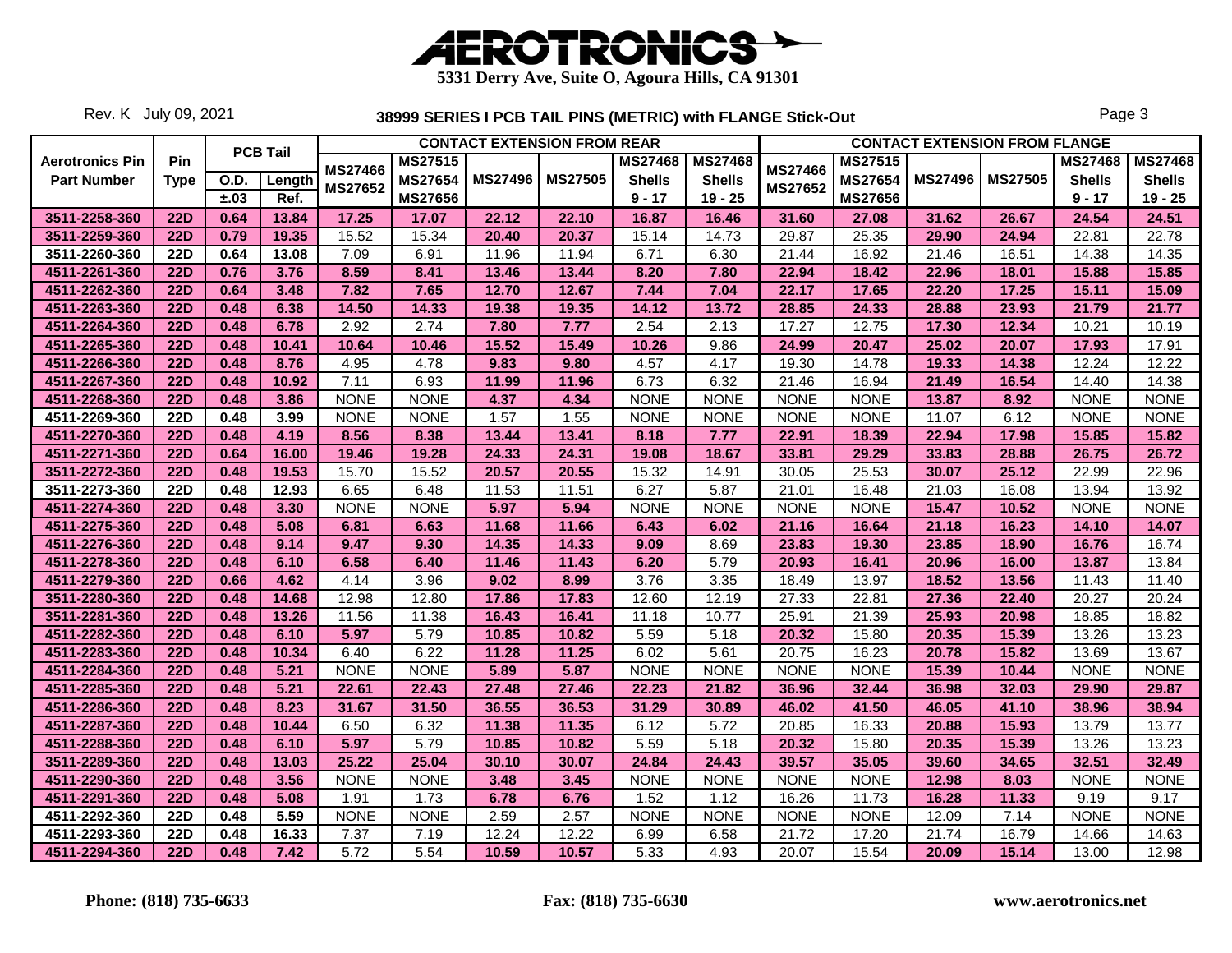

Rev. K July 09, 2021

|                        |             |      |                 |                |                |                | <b>CONTACT EXTENSION FROM REAR</b> |                |                |                           |                |                | <b>CONTACT EXTENSION FROM FLANGE</b> |                |                |
|------------------------|-------------|------|-----------------|----------------|----------------|----------------|------------------------------------|----------------|----------------|---------------------------|----------------|----------------|--------------------------------------|----------------|----------------|
| <b>Aerotronics Pin</b> | Pin         |      | <b>PCB Tail</b> |                | <b>MS27515</b> |                |                                    | <b>MS27468</b> | <b>MS27468</b> |                           | <b>MS27515</b> |                |                                      | <b>MS27468</b> | <b>MS27468</b> |
| <b>Part Number</b>     | <b>Type</b> | O.D. | Length          | <b>MS27466</b> | <b>MS27654</b> | <b>MS27496</b> | <b>MS27505</b>                     | <b>Shells</b>  | <b>Shells</b>  | <b>MS27466</b><br>MS27652 | <b>MS27654</b> | <b>MS27496</b> | <b>MS27505</b>                       | <b>Shells</b>  | <b>Shells</b>  |
|                        |             | ±.03 | Ref.            | <b>MS27652</b> | <b>MS27656</b> |                |                                    | $9 - 17$       | $19 - 25$      |                           | <b>MS27656</b> |                |                                      | $9 - 17$       | $19 - 25$      |
| 4511-2295-360          | <b>22D</b>  | 0.48 | 6.45            | 5.56           | 5.38           | 10.44          | 10.41                              | 5.18           | 4.78           | 19.91                     | 15.39          | 19.94          | 14.99                                | 12.85          | 12.83          |
| 4511-2296-360          | <b>22D</b>  | 0.48 | 2.18            | 4.14           | 3.96           | 9.02           | 8.99                               | 3.76           | 3.35           | 18.49                     | 13.97          | 18.52          | 13.56                                | 11.43          | 11.40          |
| 4511-2297-360          | <b>22D</b>  | 0.48 | 8.89            | 4.88           | 4.70           | 9.75           | 9.73                               | 4.50           | 4.09           | 19.23                     | 14.71          | 19.25          | 14.30                                | 12.17          | 12.14          |
| 4511-2298-360          | <b>22D</b>  | 0.48 | 11.86           | 10.16          | 9.98           | 15.04          | 15.01                              | 9.78           | 9.37           | 24.51                     | 19.99          | 24.54          | 19.58                                | 17.45          | 17.42          |
| 4511-2299-360          | <b>22D</b>  | 0.48 | 7.37            | 1.52           | 1.35           | 6.40           | 6.38                               | 1.14           | <b>NONE</b>    | 15.88                     | 11.35          | 15.90          | 10.95                                | 8.81           | <b>NONE</b>    |
| 4511-2253B-360         | <b>22D</b>  | 0.76 | 6.35            | 6.65           | 6.48           | 11.53          | 11.51                              | 6.27           | 5.87           | 21.01                     | 16.48          | 21.03          | 16.08                                | 13.94          | 13.92          |
| 4511-2254B-360         | <b>22D</b>  | 0.79 | 5.00            | 5.26           | 5.08           | 10.13          | 10.11                              | 4.88           | 4.47           | 19.61                     | 15.09          | 19.63          | 14.68                                | 12.55          | 12.52          |
| 4511-2255B-360         | <b>22D</b>  | 0.48 | 4.32            | 8.26           | 8.08           | 13.13          | 13.11                              | 7.87           | 7.47           | 22.61                     | 18.08          | 22.63          | 17.68                                | 15.54          | 15.52          |
| 4511-2256B-360         | <b>22D</b>  | 0.48 | 6.50            | 10.19          | 10.01          | 15.06          | 15.04                              | 9.80           | 9.40           | 24.54                     | 20.02          | 24.56          | 19.61                                | 17.48          | 17.45          |
| 4511-2257B-360         | <b>22D</b>  | 0.48 | 7.87            | 7.75           | 7.57           | 12.62          | 12.60                              | 9.91           | 6.96           | 22.10                     | 17.58          | 22.12          | 17.17                                | 17.58          | 15.01          |
| 4511-2258B-360         | <b>22D</b>  | 0.48 | 3.76            | 2.11           | 1.93           | 6.99           | 6.96                               | 1.73           | 1.32           | 16.46                     | 11.94          | 16.48          | 11.53                                | 9.40           | 9.37           |
| 4511-2259B-360         | <b>22D</b>  | 0.48 | 11.43           | 4.72           | 4.55           | 9.60           | 9.58                               | 4.34           | 3.94           | 19.08                     | 14.55          | 19.10          | 14.15                                | 12.01          | 11.99          |
| 4511-2260B-360         | <b>22D</b>  | 0.48 | 11.94           | 8.00           | 7.82           | 12.88          | 12.85                              | 7.62           | 7.21           | 22.35                     | 17.83          | 22.38          | 17.42                                | 15.29          | 15.27          |
| 4511-2261B-360         | <b>22D</b>  | 0.48 | 7.24            | 7.75           | 7.57           | 12.62          | 12.60                              | 7.37           | 6.96           | 22.10                     | 17.58          | 22.12          | 17.17                                | 15.04          | 15.01          |
| 4511-2262B-360         | <b>22D</b>  | 0.48 | 7.24            | 7.59           | 7.42           | 12.47          | 12.45                              | 7.21           | 6.81           | 21.95                     | 17.42          | 21.97          | 17.02                                | 14.88          | 14.86          |
| 4511-2263B-360         | <b>22D</b>  | 0.48 | 6.73            | 5.03           | 4.85           | 9.91           | 9.88                               | 4.65           | 4.24           | 19.38                     | 14.86          | 19.41          | 14.45                                | 12.32          | 12.29          |
| 4511-2264B-360         | <b>22D</b>  | 0.48 | 3.00            | 4.72           | 4.55           | 9.60           | 9.58                               | 4.34           | 3.94           | 19.08                     | 14.55          | 19.10          | 14.15                                | 12.01          | 11.99          |
| 3511-2265B-360         | <b>22D</b>  | 0.48 | 12.50           | 10.82          | 10.64          | 15.70          | 15.67                              | 10.44          | 10.03          | 25.17                     | 20.65          | 25.20          | 20.24                                | 18.11          | 18.08          |
| 3511-2266B-360         | <b>22D</b>  | 0.48 | 14.55           | 12.88          | 12.70          | 17.75          | 17.73                              | 12.50          | 12.09          | 27.23                     | 22.71          | 27.25          | 22.30                                | 20.17          | 20.14          |
| 3511-2267B-360         | <b>22D</b>  | 0.48 | 11.25           | 9.58           | 9.40           | 14.45          | 14.43                              | 9.19           | 8.79           | 23.93                     | 19.41          | 23.95          | 19.00                                | 16.87          | 16.84          |
| 4511-2268B-360         | <b>22D</b>  | 0.48 | 9.02            | 22.02          | 21.84          | 26.90          | 26.87                              | 21.64          | 21.23          | 36.37                     | 31.85          | 36.40          | 31.45                                | 29.31          | 29.29          |
| 4511-2269B-360         | <b>22D</b>  | 0.48 | 8.00            | 4.06           | 3.89           | 8.94           | 8.92                               | 3.68           | 3.28           | 18.42                     | 13.89          | 18.44          | 13.49                                | 11.35          | 11.33          |
| 4511-2270B-360         | <b>22D</b>  | 0.48 | 2.54            | 4.27           | 4.09           | 9.14           | 9.12                               | 3.89           | 3.48           | 18.62                     | 14.10          | 18.64          | 13.69                                | 11.56          | 11.53          |
| 4511-2271B-360         | <b>22D</b>  | 0.48 | 7.24            | 7.24           | 7.06           | 12.12          | 12.09                              | 6.86           | 6.45           | 21.59                     | 17.07          | 21.62          | 16.66                                | 14.53          | 14.50          |
| 4511-2272B-360         | <b>22D</b>  | 0.48 | 15.19           | 11.81          | 11.63          | 16.69          | 16.66                              | 11.43          | 11.02          | 26.16                     | 21.64          | 26.19          | 21.23                                | 19.10          | 19.08          |
| 4511-2273B-360         | <b>22D</b>  | 0.48 | 3.18            | <b>NONE</b>    | <b>NONE</b>    | 1.83           | 1.80                               | <b>NONE</b>    | <b>NONE</b>    | <b>NONE</b>               | <b>NONE</b>    | 11.33          | 6.38                                 | <b>NONE</b>    | <b>NONE</b>    |
| 4511-2274B-360         | <b>22D</b>  | 0.48 | 11.33           | 7.49           | 7.32           | 12.37          | 12.34                              | 7.11           | 6.71           | 21.84                     | 17.32          | 21.87          | 16.92                                | 14.78          | 14.76          |
| 4511-2275B-360         | <b>22D</b>  | 0.48 | 11.81           | 7.87           | 7.70           | 12.75          | 12.73                              | 7.49           | 7.09           | 22.23                     | 17.70          | 22.25          | 17.30                                | 15.16          | 15.14          |
| 4511-2276B-360         | <b>22D</b>  | 0.48 | 11.13           | 14.10          | 13.92          | 18.97          | 18.95                              | 13.72          | 13.31          | 28.45                     | 23.93          | 28.47          | 23.52                                | 21.39          | 21.36          |
| 4511-2277B-360         | <b>22D</b>  | 0.48 | 18.92           | 30.94          | 30.76          | 35.81          | 35.79                              | 30.56          | 30.15          | 45.29                     | 40.77          | 45.31          | 40.36                                | 38.23          | 38.20          |
| 4511-2278B-360         | <b>22D</b>  | 0.48 | 10.82           | 6.88           | 6.71           | 11.76          | 11.73                              | 6.50           | 6.10           | 21.23                     | 16.71          | 21.26          | 16.31                                | 14.17          | 14.15          |
| 4511-2279B-360         | <b>22D</b>  | 0.48 | 9.93            | 8.23           | 8.05           | 13.11          | 13.08                              | 7.85           | 7.44           | 22.58                     | 18.06          | 22.61          | 17.65                                | 15.52          | 15.49          |
| 4511-2281B-360         | <b>22D</b>  | 0.48 | 5.28            | 5.36           | 5.18           | 10.24          | 10.21                              | 4.98           | 4.57           | 19.71                     | 15.19          | 19.74          | 14.78                                | 12.65          | 12.62          |
| 4511-2282B-360         | <b>22D</b>  | 0.48 | 3.99            | 12.24          | 12.07          | 17.12          | 17.09                              | 11.86          | 11.46          | 26.59                     | 22.07          | 26.62          | 21.67                                | 19.53          | 19.51          |
| 4511-2283B-360         | <b>22D</b>  | 0.48 | 4.75            | 3.05           | 2.87           | 7.92           | 7.90                               | 2.67           | 2.26           | 17.40                     | 12.88          | 17.42          | 12.47                                | 10.34          | 10.31          |
| 4511-2284B-360         | <b>22D</b>  | 0.48 | 8.03            | 3.20           | 3.02           | 8.08           | 8.05                               | 2.82           | 2.41           | 17.55                     | 13.03          | 17.58          | 12.62                                | 10.49          | 10.46          |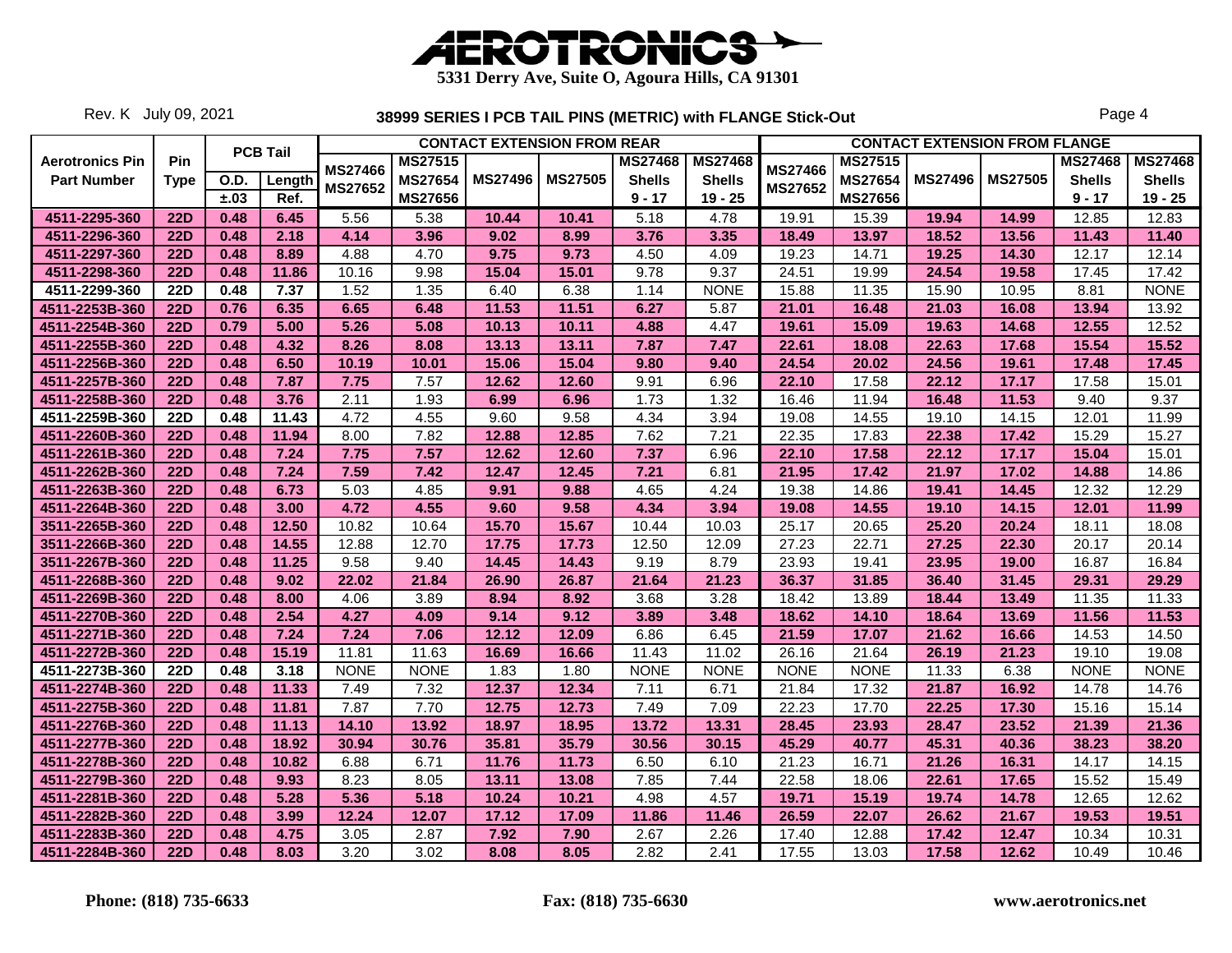

Rev. K July 09, 2021

|                        |             |      |                 |                |                   |                | <b>CONTACT EXTENSION FROM REAR</b> |                |                |                |                |                | <b>CONTACT EXTENSION FROM FLANGE</b> |                |                |
|------------------------|-------------|------|-----------------|----------------|-------------------|----------------|------------------------------------|----------------|----------------|----------------|----------------|----------------|--------------------------------------|----------------|----------------|
| <b>Aerotronics Pin</b> | Pin         |      | <b>PCB Tail</b> | <b>MS27466</b> | <b>MS27515</b>    |                |                                    | <b>MS27468</b> | <b>MS27468</b> | <b>MS27466</b> | <b>MS27515</b> |                |                                      | <b>MS27468</b> | <b>MS27468</b> |
| <b>Part Number</b>     | <b>Type</b> | O.D. | Length          |                | <b>MS27654</b>    | <b>MS27496</b> | <b>MS27505</b>                     | <b>Shells</b>  | <b>Shells</b>  |                | MS27654        | <b>MS27496</b> | <b>MS27505</b>                       | <b>Shells</b>  | <b>Shells</b>  |
|                        |             | ±.03 | Ref.            | <b>MS27652</b> | <b>MS27656</b>    |                |                                    | $9 - 17$       | $19 - 25$      | <b>MS27652</b> | <b>MS27656</b> |                |                                      | $9 - 17$       | $19 - 25$      |
| 4511-2285B-360         | <b>22D</b>  | 0.48 | 4.93            | 9.55           | 9.37              | 14.43          | 14.40                              | 9.17           | 8.76           | 23.90          | 19.38          | 23.93          | 18.97                                | 16.84          | 16.81          |
| 4511-2286B-360         | <b>22D</b>  | 0.48 | 4.88            | 10.29          | 10.11             | 15.16          | 15.14                              | 9.91           | 9.50           | 24.64          | 20.12          | 24.66          | 19.71                                | 17.58          | 17.55          |
| 4511-2287B-360         | <b>22D</b>  | 0.48 | 10.67           | 8.97           | 8.79              | 13.84          | 13.82                              | 8.59           | 8.18           | 23.32          | 18.80          | 23.34          | 18.39                                | 16.26          | 16.23          |
| 4511-2288B-360         | <b>22D</b>  | 0.48 | 3.10            | <b>NONE</b>    | <b>NONE</b>       | 3.78           | 3.76                               | <b>NONE</b>    | <b>NONE</b>    | <b>NONE</b>    | <b>NONE</b>    | 13.28          | 8.33                                 | <b>NONE</b>    | <b>NONE</b>    |
| 4511-2289B-360         | <b>22D</b>  | 0.48 | 6.35            | 14.48          | 14.30             | 19.35          | 19.33                              | 14.10          | 13.69          | 28.83          | 24.31          | 28.85          | 23.90                                | 21.77          | 21.74          |
| 4511-2290B-360         | <b>22D</b>  | 0.48 | 5.66            | 1.47           | 1.30              | 6.35           | 6.32                               | 1.09           | <b>NONE</b>    | 15.82          | 11.30          | 15.85          | 10.90                                | 8.76           | <b>NONE</b>    |
| 4511-2291B-360         | <b>22D</b>  | 0.48 | 7.47            | <b>NONE</b>    | <b>NONE</b>       | 3.35           | 3.33                               | <b>NONE</b>    | <b>NONE</b>    | <b>NONE</b>    | <b>NONE</b>    | 12.85          | 7.90                                 | <b>NONE</b>    | <b>NONE</b>    |
| 4511-2292B-360         | <b>22D</b>  | 0.48 | 10.01           | <b>NONE</b>    | <b>NONE</b>       | 5.89           | 5.87                               | <b>NONE</b>    | <b>NONE</b>    | <b>NONE</b>    | <b>NONE</b>    | 15.39          | 10.44                                | <b>NONE</b>    | <b>NONE</b>    |
| 4511-2293B-360         | <b>22D</b>  | 0.48 | 2.54            | 4.32           | 4.14              | 9.19           | 9.17                               | 3.94           | 3.53           | 18.67          | 14.15          | 18.69          | 13.74                                | 11.61          | 11.58          |
| 4511-2294B-360         | <b>22D</b>  | 0.48 | 10.92           | 9.14           | 8.97              | 14.02          | 14.00                              | 8.76           | 8.36           | 23.50          | 18.97          | 23.52          | 18.57                                | 16.43          | 16.41          |
| 4511-2295B-360         | <b>22D</b>  | 0.48 | 5.77            | 5.77           | 5.59              | 10.64          | 10.62                              | 5.38           | 4.98           | 20.12          | 15.60          | 20.14          | 15.19                                | 13.06          | 13.03          |
| 4511-2296B-360         | <b>22D</b>  | 0.48 | 7.49            | <b>NONE</b>    | <b>NONE</b>       | 5.00           | 4.98                               | <b>NONE</b>    | <b>NONE</b>    | <b>NONE</b>    | <b>NONE</b>    | 14.50          | 9.55                                 | <b>NONE</b>    | <b>NONE</b>    |
| 4511-2297B-360         | <b>22D</b>  | 0.48 | 13.00           | 11.30          | 11.13             | 16.18          | 16.15                              | 10.92          | 10.52          | 25.65          | 21.13          | 25.68          | 20.73                                | 18.59          | 18.57          |
| 4511-2298B-360         | <b>22D</b>  | 0.48 | 7.21            | 5.44           | 5.26              | 10.31          | 10.29                              | 5.05           | 4.65           | 19.79          | 15.27          | 19.81          | 14.86                                | 12.73          | 12.70          |
| 4511-2299B-360         | 22D         | 0.48 | 8.69            | 8.71           | 8.53              | 13.59          | 13.56                              | 8.33           | 7.92           | 23.06          | 18.54          | 23.09          | 18.14                                | 16.00          | 15.98          |
| 4511-2200-361          | <b>22M</b>  | 0.51 | 11.43           | 5.72           | 5.54              | 10.59          | 10.57                              | 5.33           | 4.93           | 20.07          | 15.54          | 20.09          | 15.14                                | 13.00          | 12.98          |
| 4511-2201-361          | 22M         | 0.56 | 4.75            | 8.18           | 8.00              | 13.06          | 13.03                              | 7.80           | 7.39           | 22.53          | 18.01          | 22.56          | 17.60                                | 15.47          | 15.44          |
| 3511-2202-361          | <b>22M</b>  | 0.48 | 14.48           | 13.41          | 13.23             | 18.29          | 18.26                              | 13.03          | 12.62          | 27.76          | 23.24          | 27.79          | 22.83                                | 20.70          | 20.68          |
| 4511-2202-361          | <b>22M</b>  | 0.48 | 14.48           | 13.41          | 13.23             | 18.29          | 18.26                              | 13.03          | 12.62          | 27.76          | 23.24          | 27.79          | 22.83                                | 20.70          | 20.68          |
| 1511-2203-361          | <b>22M</b>  | 0.48 | 9.60            | 5.94           | $\overline{5.77}$ | 10.82          | 10.80                              | 5.56           | 5.16           | 20.29          | 15.77          | 20.32          | 15.37                                | 13.23          | 13.21          |
| 3511-2203-361          | <b>22M</b>  | 0.48 | 9.60            | 5.94           | 5.77              | 10.82          | 10.80                              | 5.56           | 5.16           | 20.29          | 15.77          | 20.32          | 15.37                                | 13.23          | 13.21          |
| 4511-2203-361          | <b>22M</b>  | 0.48 | 9.60            | 5.94           | 5.77              | 10.82          | 10.80                              | 5.56           | 5.16           | 20.29          | 15.77          | 20.32          | 15.37                                | 13.23          | 13.21          |
| 4511-2204-361          | 22M         | 0.48 | 7.75            | 23.55          | 23.37             | 28.42          | 28.40                              | 23.16          | 22.76          | 37.90          | 33.38          | 37.92          | 32.97                                | 30.84          | 30.81          |
| 4511-2205-361          | <b>22M</b>  | 0.48 | 7.75            | 1.65           | 1.47              | 6.53           | 6.50                               | 1.27           | 0.86           | 16.00          | 11.48          | 16.03          | 11.07                                | 8.94           | 8.92           |
| 1511-2206-361          | <b>22M</b>  | 0.48 | 12.42           | 8.79           | 8.61              | 13.67          | 13.64                              | 8.41           | 8.00           | 23.14          | 18.62          | 23.16          | 18.21                                | 16.08          | 16.05          |
| 3511-2206-361          | <b>22M</b>  | 0.48 | 12.42           | 8.79           | 8.61              | 13.67          | 13.64                              | 8.41           | 8.00           | 23.14          | 18.62          | 23.16          | 18.21                                | 16.08          | 16.05          |
| 4511-2206-361          | <b>22M</b>  | 0.48 | 12.42           | 8.79           | 8.61              | 13.67          | 13.64                              | 8.41           | 8.00           | 23.14          | 18.62          | 23.16          | 18.21                                | 16.08          | 16.05          |
| 3511-2207-361          | <b>22M</b>  | 0.48 | 19.41           | 17.70          | 17.53             | 22.58          | 22.56                              | 17.32          | 16.92          | 32.05          | 27.53          | 32.08          | 27.13                                | 24.99          | 24.97          |
| 4511-2207-361          | <b>22M</b>  | 0.48 | 19.41           | 17.70          | 17.53             | 22.58          | 22.56                              | 17.32          | 16.92          | 32.05          | 27.53          | 32.08          | 27.13                                | 24.99          | 24.97          |
| 4511-2208-361          | <b>22M</b>  | 0.48 | 5.08            | 1.91           | 1.73              | 6.78           | 6.76                               | 1.52           | 1.12           | 16.26          | 11.73          | 16.28          | 11.33                                | 9.19           | 9.17           |
| 4511-2209-361          | <b>22M</b>  | 0.66 | 9.98            | <b>NONE</b>    | <b>NONE</b>       | 5.87           | 5.84                               | <b>NONE</b>    | <b>NONE</b>    | <b>NONE</b>    | <b>NONE</b>    | 15.37          | 10.41                                | <b>NONE</b>    | <b>NONE</b>    |
| 4511-2210-361          | <b>22M</b>  | 0.48 | 3.91            | <b>NONE</b>    | <b>NONE</b>       | 1.57           | 1.55                               | <b>NONE</b>    | <b>NONE</b>    | <b>NONE</b>    | <b>NONE</b>    | 11.07          | 6.12                                 | <b>NONE</b>    | <b>NONE</b>    |
| 3511-2211-361          | <b>22M</b>  | 0.48 | 7.62            | 2.69           | 2.51              | 7.57           | 7.54                               | 2.31           | 1.91           | 17.04          | 12.52          | 17.07          | 12.12                                | 9.98           | 9.96           |
| 4511-2211-361          | <b>22M</b>  | 0.48 | 7.62            | 2.69           | 2.51              | 7.57           | 7.54                               | 2.31           | 1.91           | 17.04          | 12.52          | 17.07          | 12.12                                | 9.98           | 9.96           |
| 3511-2212-361          | <b>22M</b>  | 0.51 | 8.94            | 4.04           | 3.86              | 8.92           | 8.89                               | 3.66           | 3.25           | 18.39          | 13.87          | 18.42          | 13.46                                | 11.33          | 11.30          |
| 4511-2213-361          | <b>22M</b>  | 0.48 | 11.28           | 7.49           | 7.32              | 12.37          | 12.34                              | 7.11           | 6.71           | 21.84          | 17.32          | 21.87          | 16.92                                | 14.78          | 14.76          |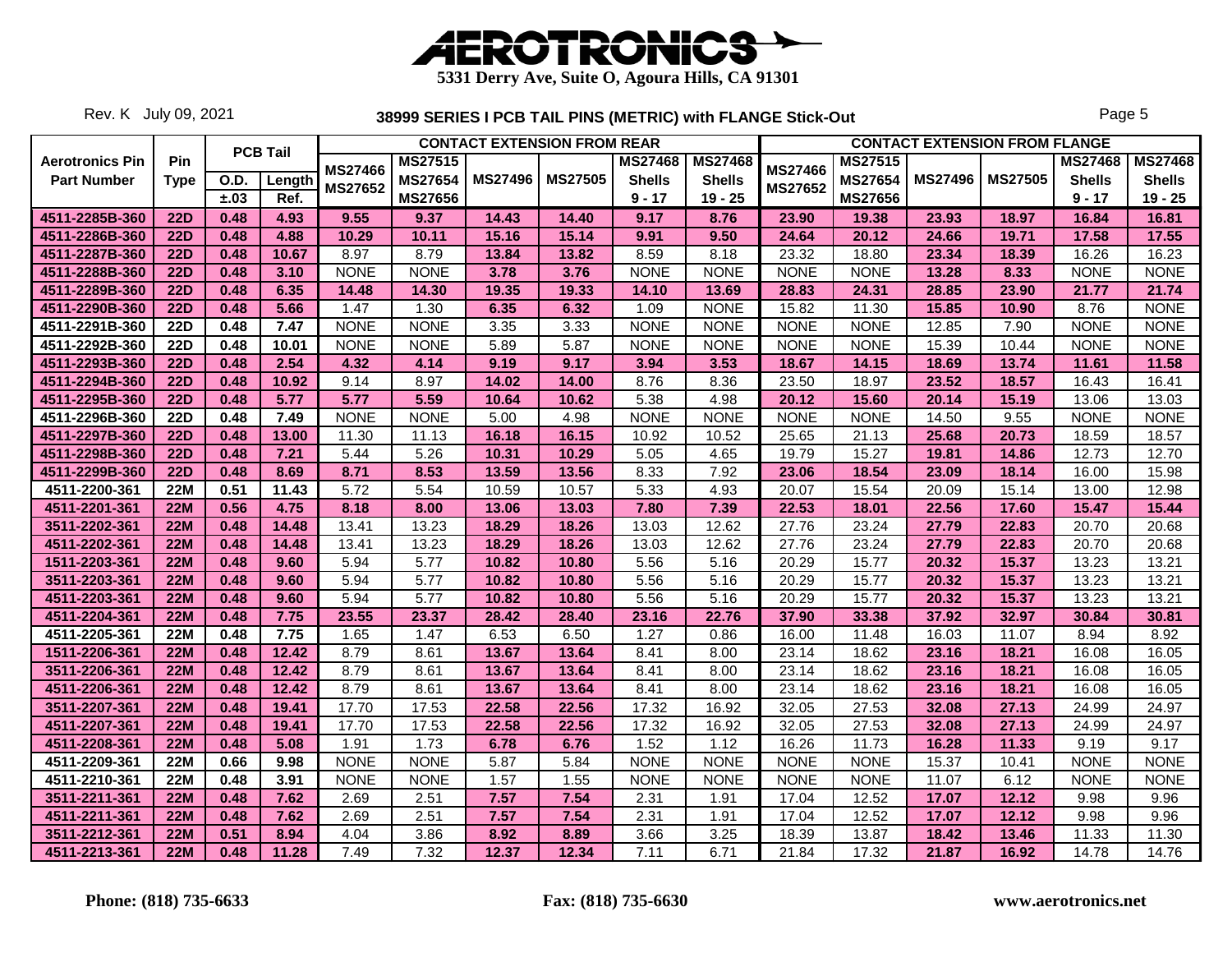

Rev. K July 09, 2021

|                        |             |      |                 |                |                |                | <b>CONTACT EXTENSION FROM REAR</b> |                |                |                |                |                | <b>CONTACT EXTENSION FROM FLANGE</b> |                |                |
|------------------------|-------------|------|-----------------|----------------|----------------|----------------|------------------------------------|----------------|----------------|----------------|----------------|----------------|--------------------------------------|----------------|----------------|
| <b>Aerotronics Pin</b> | Pin         |      | <b>PCB Tail</b> | <b>MS27466</b> | <b>MS27515</b> |                |                                    | <b>MS27468</b> | <b>MS27468</b> | <b>MS27466</b> | <b>MS27515</b> |                |                                      | <b>MS27468</b> | <b>MS27468</b> |
| <b>Part Number</b>     | <b>Type</b> | O.D. | Length          | <b>MS27652</b> | <b>MS27654</b> | <b>MS27496</b> | <b>MS27505</b>                     | <b>Shells</b>  | <b>Shells</b>  | <b>MS27652</b> | <b>MS27654</b> | <b>MS27496</b> | <b>MS27505</b>                       | <b>Shells</b>  | <b>Shells</b>  |
|                        |             | ±.03 | Ref.            |                | <b>MS27656</b> |                |                                    | $9 - 17$       | $19 - 25$      |                | <b>MS27656</b> |                |                                      | $9 - 17$       | $19 - 25$      |
| 4511-2214-361          | <b>22M</b>  | 0.48 | 2.29            | 8.51           | 8.33           | 13.39          | 13.36                              | 8.13           | 7.72           | 22.86          | 18.34          | 22.89          | 17.93                                | 15.80          | 15.77          |
| 4511-2215-361          | <b>22M</b>  | 0.48 | 4.09            | <b>NONE</b>    | <b>NONE</b>    | 5.28           | 5.26                               | <b>NONE</b>    | <b>NONE</b>    | <b>NONE</b>    | <b>NONE</b>    | 14.78          | 9.83                                 | <b>NONE</b>    | <b>NONE</b>    |
| 4511-2216-361          | <b>22M</b>  | 0.48 | 8.94            | 5.08           | 4.90           | 9.96           | 9.93                               | 4.70           | 4.29           | 19.43          | 14.91          | 19.46          | 14.50                                | 12.37          | 12.34          |
| 4511-2217-361          | <b>22M</b>  | 0.48 | 3.00            | 4.75           | 4.57           | 9.63           | 9.60                               | 4.37           | 3.96           | 19.10          | 14.58          | 19.13          | 14.17                                | 12.04          | 12.01          |
| 4511-2218-361          | 22M         | 0.48 | 3.51            | 5.26           | 5.08           | 10.13          | 10.11                              | 4.88           | 4.47           | 19.61          | 15.09          | 19.63          | 14.68                                | 12.55          | 12.52          |
| 4511-2219-361          | <b>22M</b>  | 0.48 | 3.99            | 5.74           | 5.56           | 10.62          | 10.59                              | 5.36           | 4.95           | 20.09          | 15.57          | 20.12          | 15.16                                | 13.03          | 13.00          |
| 4511-2221-361          | <b>22M</b>  | 0.48 | 4.50            | 6.25           | 6.07           | 11.13          | 11.10                              | 5.87           | 5.46           | 20.60          | 16.08          | 20.62          | 15.67                                | 13.54          | 13.51          |
| 4511-2223-361          | <b>22M</b>  | 0.48 | 5.00            | 6.76           | 6.58           | 11.63          | 11.61                              | 6.38           | 5.97           | 21.11          | 16.59          | 21.13          | 16.18                                | 14.05          | 14.02          |
| 4511-2225-361          | <b>22M</b>  | 0.48 | 5.51            | 7.26           | 7.09           | 12.14          | 12.12                              | 6.88           | 6.48           | 21.62          | 17.09          | 21.64          | 16.69                                | 14.55          | 14.53          |
| 4511-2226-360          | <b>22M</b>  | 0.48 | 14.55           | 12.88          | 12.70          | 17.75          | 17.73                              | 12.50          | 12.09          | 27.23          | 22.71          | 27.25          | 22.30                                | 20.17          | 20.14          |
| 4511-2227-361          | <b>22M</b>  | 0.48 | 5.99            | 7.75           | 7.57           | 12.62          | 12.60                              | 7.37           | 6.96           | 22.10          | 17.58          | 22.12          | 17.17                                | 15.04          | 15.01          |
| 4511-2228-361          | <b>22M</b>  | 0.48 | 6.78            | 7.09           | 6.91           | 11.96          | 11.94                              | 6.71           | 6.30           | 21.44          | 16.92          | 21.46          | 16.51                                | 14.38          | 14.35          |
| 4511-2229-361          | <b>22M</b>  | 0.51 | 7.26            | 7.49           | 7.32           | 12.37          | 12.34                              | 7.11           | 6.71           | 21.84          | 17.32          | 21.87          | 16.92                                | 14.78          | 14.76          |
| 3591-2230-361          | <b>22M</b>  | 0.46 | 9.98            | <b>NONE</b>    | <b>NONE</b>    | 5.89           | 5.87                               | <b>NONE</b>    | <b>NONE</b>    | <b>NONE</b>    | <b>NONE</b>    | 15.39          | 10.44                                | <b>NONE</b>    | <b>NONE</b>    |
| 3591-2231-361          | 22M         | 0.46 | 16.33           | 8.13           | 7.19           | 12.24          | 12.22                              | 6.99           | 6.58           | 22.48          | 17.20          | 21.74          | 16.79                                | 14.66          | 14.63          |
| 3591-2232-361          | <b>22M</b>  | 0.46 | 7.44            | <b>NONE</b>    | <b>NONE</b>    | 3.35           | 3.33                               | <b>NONE</b>    | <b>NONE</b>    | <b>NONE</b>    | <b>NONE</b>    | 12.85          | 7.90                                 | <b>NONE</b>    | <b>NONE</b>    |
| 3591-2233-361          | <b>22M</b>  | 0.64 | 9.98            | <b>NONE</b>    | <b>NONE</b>    | 5.89           | 5.87                               | <b>NONE</b>    | <b>NONE</b>    | <b>NONE</b>    | <b>NONE</b>    | 15.39          | 10.44                                | <b>NONE</b>    | <b>NONE</b>    |
| 3591-2234-361          | <b>22M</b>  | 0.46 | 16.33           | 7.37           | 7.19           | 12.24          | 12.22                              | 6.99           | 6.58           | 21.72          | 17.20          | 21.74          | 16.79                                | 14.66          | 14.63          |
| 3591-2235-361          | <b>22M</b>  | 0.46 | 7.44            | <b>NONE</b>    | <b>NONE</b>    | 3.35           | 3.33                               | <b>NONE</b>    | <b>NONE</b>    | <b>NONE</b>    | <b>NONE</b>    | 12.85          | 7.90                                 | <b>NONE</b>    | <b>NONE</b>    |
| 3591-2236-361          | <b>22M</b>  | 0.64 | 9.98            | <b>NONE</b>    | <b>NONE</b>    | 5.89           | 5.87                               | <b>NONE</b>    | <b>NONE</b>    | <b>NONE</b>    | <b>NONE</b>    | 15.39          | 10.44                                | <b>NONE</b>    | <b>NONE</b>    |
| 4511-2240-361          | <b>22M</b>  | 0.48 | 3.00            | 5.59           | 5.41           | 10.46          | 10.44                              | 5.21           | 4.80           | 19.94          | 15.42          | 19.96          | 15.01                                | 12.88          | 12.85          |
| 4511-2241-361          | <b>22M</b>  | 0.48 | 3.51            | 6.10           | 5.92           | 10.97          | 10.95                              | 5.72           | 5.31           | 20.45          | 15.93          | 20.47          | 15.52                                | 13.39          | 13.36          |
| 4511-2242-361          | 22M         | 0.48 | 3.99            | 6.58           | 6.40           | 11.46          | 11.43                              | 6.20           | 5.79           | 20.93          | 16.41          | 20.96          | 16.00                                | 13.87          | 13.84          |
| 4511-2243-361          | <b>22M</b>  | 0.48 | 4.50            | 7.09           | 6.91           | 11.96          | 11.94                              | 6.71           | 6.30           | 21.44          | 16.92          | 21.46          | 16.51                                | 14.38          | 14.35          |
| 4511-2244-361          | <b>22M</b>  | 0.48 | 5.00            | 7.59           | 7.42           | 12.47          | 12.45                              | 7.21           | 6.81           | 21.95          | 17.42          | 21.97          | 17.02                                | 14.88          | 14.86          |
| 4511-2245-361          | <b>22M</b>  | 0.48 | 5.51            | 8.10           | 7.92           | 12.98          | 12.95                              | 7.72           | 7.32           | 22.45          | 17.93          | 22.48          | 17.53                                | 15.39          | 15.37          |
| 4511-2246-361          | <b>22M</b>  | 0.48 | 5.99            | 8.59           | 8.41           | 13.46          | 13.44                              | 8.20           | 7.80           | 22.94          | 18.42          | 22.96          | 18.01                                | 15.88          | 15.85          |
| 4511-2247-361          | <b>22M</b>  | 0.51 | 19.53           | 15.65          | 15.47          | 20.52          | 20.50                              | 15.27          | 14.86          | 30.00          | 25.48          | 30.02          | 25.07                                | 22.94          | 22.91          |
| 4511-2248-361          | <b>22M</b>  | 0.48 | 8.08            | 11.89          | 11.71          | 16.76          | 16.74                              | 11.51          | 11.10          | 26.24          | 21.72          | 26.26          | 21.31                                | 19.18          | 19.15          |
| 4511-2249-361          | <b>22M</b>  | 0.48 | 10.49           | 8.97           | 8.79           | 13.84          | 13.82                              | 8.59           | 8.18           | 23.32          | 18.80          | 23.34          | 18.39                                | 16.26          | 16.23          |
| 1511-2250-361          | <b>22M</b>  | 0.48 | 12.75           | 6.65           | 6.48           | 11.53          | 11.51                              | 6.27           | 5.87           | 21.01          | 16.48          | 21.03          | 16.08                                | 13.94          | 13.92          |
| 3511-2250-361          | <b>22M</b>  | 0.48 | 12.75           | 6.65           | 6.48           | 11.53          | 11.51                              | 6.27           | 5.87           | 21.01          | 16.48          | 21.03          | 16.08                                | 13.94          | 13.92          |
| 4511-2251-361          | <b>22M</b>  | 0.48 | 6.76            | 3.10           | 2.92           | 7.98           | 7.95                               | 2.72           | 2.31           | 17.45          | 12.93          | 17.48          | 12.52                                | 10.39          | 10.36          |
| 4511-2252-361          | <b>22M</b>  | 0.48 | 5.92            | <b>NONE</b>    | <b>NONE</b>    | 4.70           | 4.67                               | <b>NONE</b>    | <b>NONE</b>    | <b>NONE</b>    | <b>NONE</b>    | 14.20          | 9.25                                 | <b>NONE</b>    | <b>NONE</b>    |
| 1511-2254-361          | <b>22M</b>  | 0.48 | 19.35           | 15.70          | 15.52          | 20.57          | 20.55                              | 15.32          | 14.91          | 30.05          | 25.53          | 30.07          | 25.12                                | 22.99          | 22.96          |
| 3511-2254-361          | <b>22M</b>  | 0.48 | 19.35           | 15.70          | 15.52          | 20.57          | 20.55                              | 15.32          | 14.91          | 30.05          | 25.53          | 30.07          | 25.12                                | 22.99          | 22.96          |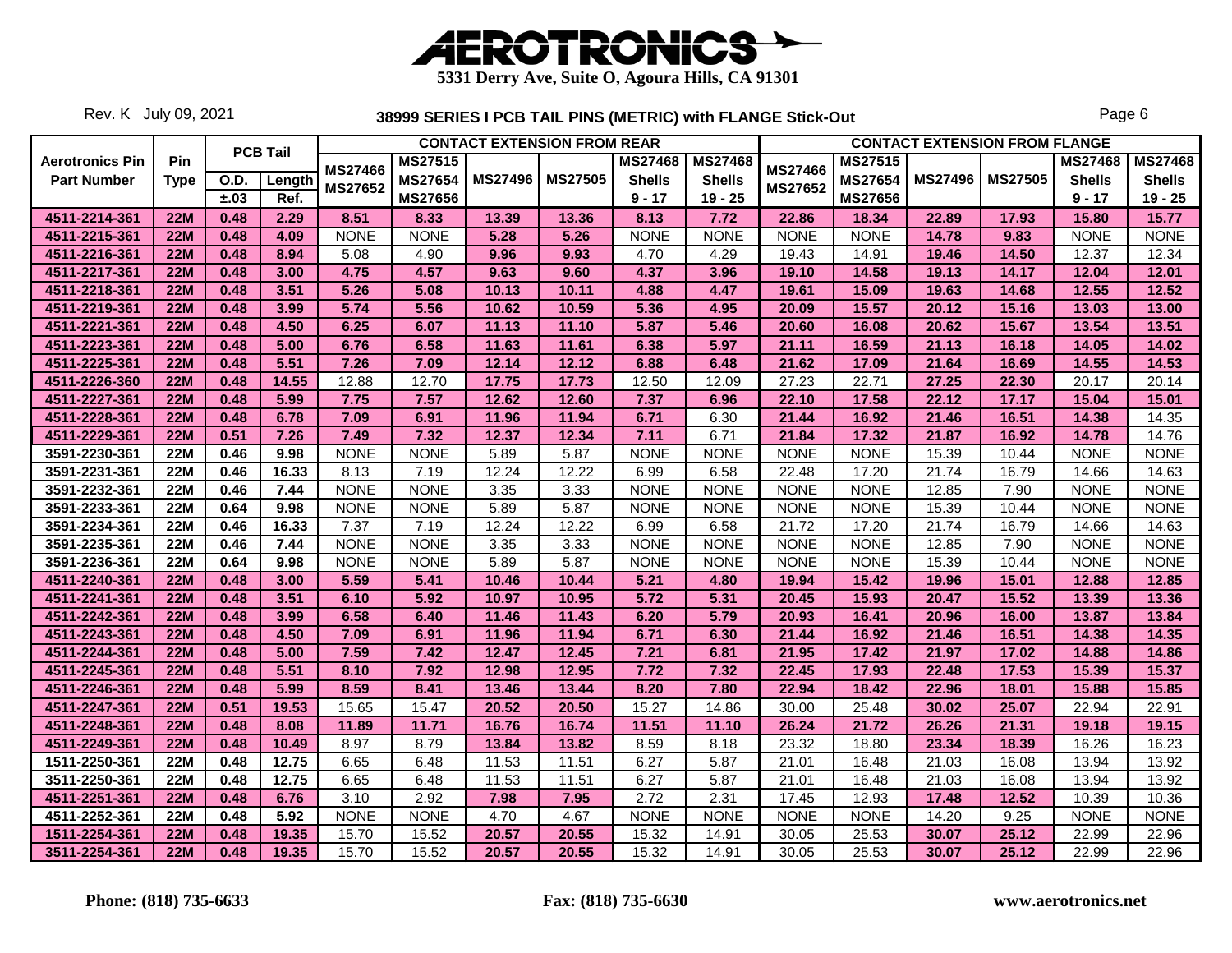

Rev. K July 09, 2021

|                        |             |      | <b>PCB Tail</b> |                |                | <b>CONTACT EXTENSION FROM REAR</b> |                |                |                |                |                |                | <b>CONTACT EXTENSION FROM FLANGE</b> |                |                |
|------------------------|-------------|------|-----------------|----------------|----------------|------------------------------------|----------------|----------------|----------------|----------------|----------------|----------------|--------------------------------------|----------------|----------------|
| <b>Aerotronics Pin</b> | Pin         |      |                 | <b>MS27466</b> | <b>MS27515</b> |                                    |                | <b>MS27468</b> | <b>MS27468</b> | <b>MS27466</b> | <b>MS27515</b> |                |                                      | <b>MS27468</b> | <b>MS27468</b> |
| <b>Part Number</b>     | <b>Type</b> | O.D. | Length          | MS27652        | <b>MS27654</b> | <b>MS27496</b>                     | <b>MS27505</b> | <b>Shells</b>  | <b>Shells</b>  | MS27652        | <b>MS27654</b> | <b>MS27496</b> | <b>MS27505</b>                       | <b>Shells</b>  | <b>Shells</b>  |
|                        |             | ±.03 | Ref.            |                | <b>MS27656</b> |                                    |                | $9 - 17$       | $19 - 25$      |                | <b>MS27656</b> |                |                                      | $9 - 17$       | $19 - 25$      |
| 4511-2255-361          | <b>22M</b>  | 0.48 | 5.49            | 3.96           | 3.78           | 8.84                               | 8.81           | 3.58           | 3.18           | 3.96           | 3.78           | 8.84           | 8.81                                 | 3.58           | 3.18           |
| 4511-2256-361          | <b>22M</b>  | 0.48 | 4.09            | <b>NONE</b>    | <b>NONE</b>    | 5.28                               | 5.26           | <b>NONE</b>    | <b>NONE</b>    | <b>NONE</b>    | <b>NONE</b>    | 5.28           | 5.26                                 | <b>NONE</b>    | <b>NONE</b>    |
| 4511-2257-361          | <b>22M</b>  | 0.48 | 3.76            | <b>NONE</b>    | <b>NONE</b>    | 3.20                               | 3.18           | <b>NONE</b>    | <b>NONE</b>    | <b>NONE</b>    | <b>NONE</b>    | 3.20           | 3.18                                 | <b>NONE</b>    | <b>NONE</b>    |
| 4511-2258-361          | <b>22M</b>  | 0.48 | 7.19            | <b>NONE</b>    | <b>NONE</b>    | 1.63                               | 1.60           | <b>NONE</b>    | <b>NONE</b>    | <b>NONE</b>    | <b>NONE</b>    | 1.63           | 1.60                                 | <b>NONE</b>    | <b>NONE</b>    |
| 3511-2259-361          | <b>22M</b>  | 0.48 | 14.33           | 12.62          | 12.45          | 17.50                              | 17.48          | 12.24          | 11.84          | 12.62          | 12.45          | 17.50          | 17.48                                | 12.24          | 11.84          |
| 4511-2260-361          | <b>22M</b>  | 0.74 | 7.11            | 6.63           | 6.45           | 11.51                              | 11.48          | 6.25           | 5.84           | 6.63           | 6.45           | 11.51          | 11.48                                | 6.25           | 5.84           |
| 4511-2261-361          | <b>22M</b>  | 0.48 | 3.86            | <b>NONE</b>    | <b>NONE</b>    | 4.37                               | 4.34           | <b>NONE</b>    | <b>NONE</b>    | <b>NONE</b>    | <b>NONE</b>    | 4.37           | 4.34                                 | <b>NONE</b>    | <b>NONE</b>    |
| 4511-2262-361          | <b>22M</b>  | 0.48 | 6.35            | <b>NONE</b>    | <b>NONE</b>    | 4.95                               | 4.93           | <b>NONE</b>    | <b>NONE</b>    | <b>NONE</b>    | <b>NONE</b>    | 4.95           | 4.93                                 | <b>NONE</b>    | <b>NONE</b>    |
| 4511-2263-361          | <b>22M</b>  | 0.48 | 5.99            | 4.24           | 4.06           | 9.12                               | 9.09           | 3.86           | 3.45           | 4.24           | 4.06           | 9.12           | 9.09                                 | 3.86           | 3.45           |
| 4511-2264-361          | <b>22M</b>  | 0.48 | 6.81            | 10.62          | 10.44          | 15.49                              | 15.47          | 10.24          | 9.83           | 10.62          | 10.44          | 15.49          | 15.47                                | 10.24          | 9.83           |
| 4511-2265-361          | <b>22M</b>  | 0.48 | 7.37            | <b>NONE</b>    | <b>NONE</b>    | 5.97                               | 5.94           | <b>NONE</b>    | <b>NONE</b>    | <b>NONE</b>    | <b>NONE</b>    | 5.97           | 5.94                                 | <b>NONE</b>    | <b>NONE</b>    |
| 3511-2266-361          | <b>22M</b>  | 0.48 | 16.03           | 12.19          | 12.01          | 17.07                              | 17.04          | 11.81          | 11.40          | 12.19          | 12.01          | 17.07          | 17.04                                | 11.81          | 11.40          |
| 4511-2267-361          | <b>22M</b>  | 0.48 | 4.78            | 6.60           | 6.43           | 11.48                              | 11.46          | 6.22           | 5.82           | 6.60           | 6.43           | 11.48          | 11.46                                | 6.22           | 5.82           |
| 4511-2268-361          | <b>22M</b>  | 0.48 | 8.38            | 6.68           | 6.50           | 11.56                              | 11.53          | 6.30           | 5.89           | 6.68           | 6.50           | 11.56          | 11.53                                | 6.30           | 5.89           |
| 4511-2269-361          | <b>22M</b>  | 0.48 | 5.66            | <b>NONE</b>    | <b>NONE</b>    | 4.45                               | 4.42           | <b>NONE</b>    | <b>NONE</b>    | <b>NONE</b>    | <b>NONE</b>    | 4.45           | 4.42                                 | <b>NONE</b>    | <b>NONE</b>    |
| 4511-2000-363          | 20          | 0.64 | 7.54            | 5.99           | 5.82           | 10.87                              | 10.85          | 5.61           | 5.21           | 5.99           | 5.82           | 10.87          | 10.85                                | 5.61           | 5.21           |
| 4511-2001-363          | 20          | 0.66 | 5.08            | 8.15           | 7.98           | 13.03                              | 13.00          | 7.77           | 7.37           | 8.15           | 7.98           | 13.03          | 13.00                                | 7.77           | 7.37           |
| 1511-2002-363          | 20          | 0.48 | 10.97           | 8.97           | 8.79           | 13.84                              | 13.82          | 8.59           | 8.18           | 8.97           | 8.79           | 13.84          | 13.82                                | 8.59           | 8.18           |
| 4511-2002-363          | 20          | 0.48 | 11.05           | 8.97           | 8.79           | 13.84                              | 13.82          | 8.59           | 8.18           | 8.97           | 8.79           | 13.84          | 13.82                                | 8.59           | 8.18           |
| 4511-2003-363          | 20          | 0.48 | 3.45            | 3.76           | 3.58           | 8.64                               | 8.61           | 3.38           | 2.97           | 3.76           | 3.58           | 8.64           | 8.61                                 | 3.38           | 2.97           |
| 4511-2004-363          | 20          | 0.51 | 6.35            | 7.49           | 7.32           | 12.37                              | 12.34          | 7.11           | 6.71           | 7.49           | 7.32           | 12.37          | 12.34                                | 7.11           | 6.71           |
| 4511-2005-363          | 20          | 0.48 | 5.72            | <b>NONE</b>    | <b>NONE</b>    | 3.73                               | 3.71           | <b>NONE</b>    | <b>NONE</b>    | <b>NONE</b>    | <b>NONE</b>    | 3.73           | 3.71                                 | <b>NONE</b>    | <b>NONE</b>    |
| 4511-2006-363          | 20          | 0.48 | 7.62            | 5.54           | 5.36           | 10.41                              | 10.39          | 5.16           | 4.75           | 5.54           | 5.36           | 10.41          | 10.39                                | 5.16           | 4.75           |
| 4511-2007-363          | 20          | 0.64 | 9.58            | 3.91           | 3.73           | 8.79                               | 8.76           | 3.53           | 3.12           | 3.91           | 3.73           | 8.79           | 8.76                                 | 3.53           | 3.12           |
| 4511-2008-363          | 20          | 0.64 | 8.71            | 1.65           | 1.47           | 6.53                               | 6.50           | 1.27           | <b>NONE</b>    | 1.65           | 1.47           | 6.53           | 6.50                                 | 1.27           | <b>NONE</b>    |
| 4511-2009-363          | 20          | 0.64 | 10.19           | 3.96           | 3.78           | 8.84                               | 8.81           | 3.58           | 3.18           | 3.96           | 3.78           | 8.84           | 8.81                                 | 3.58           | 3.18           |
| 3511-2010-363          | 20          | 0.48 | 2.16            | 5.72           | 5.54           | 10.59                              | 10.57          | 5.33           | 4.93           | 5.72           | 5.54           | 10.59          | 10.57                                | 5.33           | 4.93           |
| 1511-2011-363          | 20          | 0.48 | 10.31           | 5.77           | 5.59           | 10.64                              | 10.62          | 5.38           | 4.98           | 5.77           | 5.59           | 10.64          | 10.62                                | 5.38           | 4.98           |
| 1511-2012-363          | 20          | 0.48 | 10.41           | 3.63           | 3.45           | 8.51                               | 8.48           | 3.25           | 2.84           | 3.63           | 3.45           | 8.51           | 8.48                                 | 3.25           | 2.84           |
| 4511-2013-363          | 20          | 0.48 | 8.51            | 1.65           | 1.47           | 6.53                               | 6.50           | 1.27           | <b>NONE</b>    | 1.65           | 1.47           | 6.53           | 6.50                                 | 1.27           | <b>NONE</b>    |
| 4511-2014-363          | 20          | 0.48 | 3.43            | <b>NONE</b>    | <b>NONE</b>    | 1.45                               | 1.42           | <b>NONE</b>    | <b>NONE</b>    | <b>NONE</b>    | <b>NONE</b>    | 1.45           | 1.42                                 | <b>NONE</b>    | <b>NONE</b>    |
| 1511-2015-363          | 20          | 0.48 | 23.72           | 16.87          | 16.69          | 21.74                              | 21.72          | 16.48          | 16.08          | 16.87          | 16.69          | 21.74          | 21.72                                | 16.48          | 16.08          |
| 4511-2016-363          | 20          | 0.48 | 5.08            | 1.91           | 1.73           | 6.78                               | 6.76           | 1.52           | 1.12           | 1.91           | 1.73           | 6.78           | 6.76                                 | 1.52           | 1.12           |
| 4511-2017-363          | 20          | 0.48 | 12.22           | 5.54           | 5.36           | 10.41                              | 10.39          | 5.16           | 4.75           | 5.54           | 5.36           | 10.41          | 10.39                                | 5.16           | 4.75           |
| 4511-2018-363          | 20          | 0.48 | 8.69            | 6.60           | 6.43           | 11.48                              | 11.46          | 6.22           | 5.82           | 6.60           | 6.43           | 11.48          | 11.46                                | 6.22           | 5.82           |
| 4511-2021-363          | 20          | 0.51 | 6.35            | 4.34           | 4.17           | 9.22                               | 9.19           | 3.96           | 3.56           | 4.34           | 4.17           | 9.22           | 9.19                                 | 3.96           | 3.56           |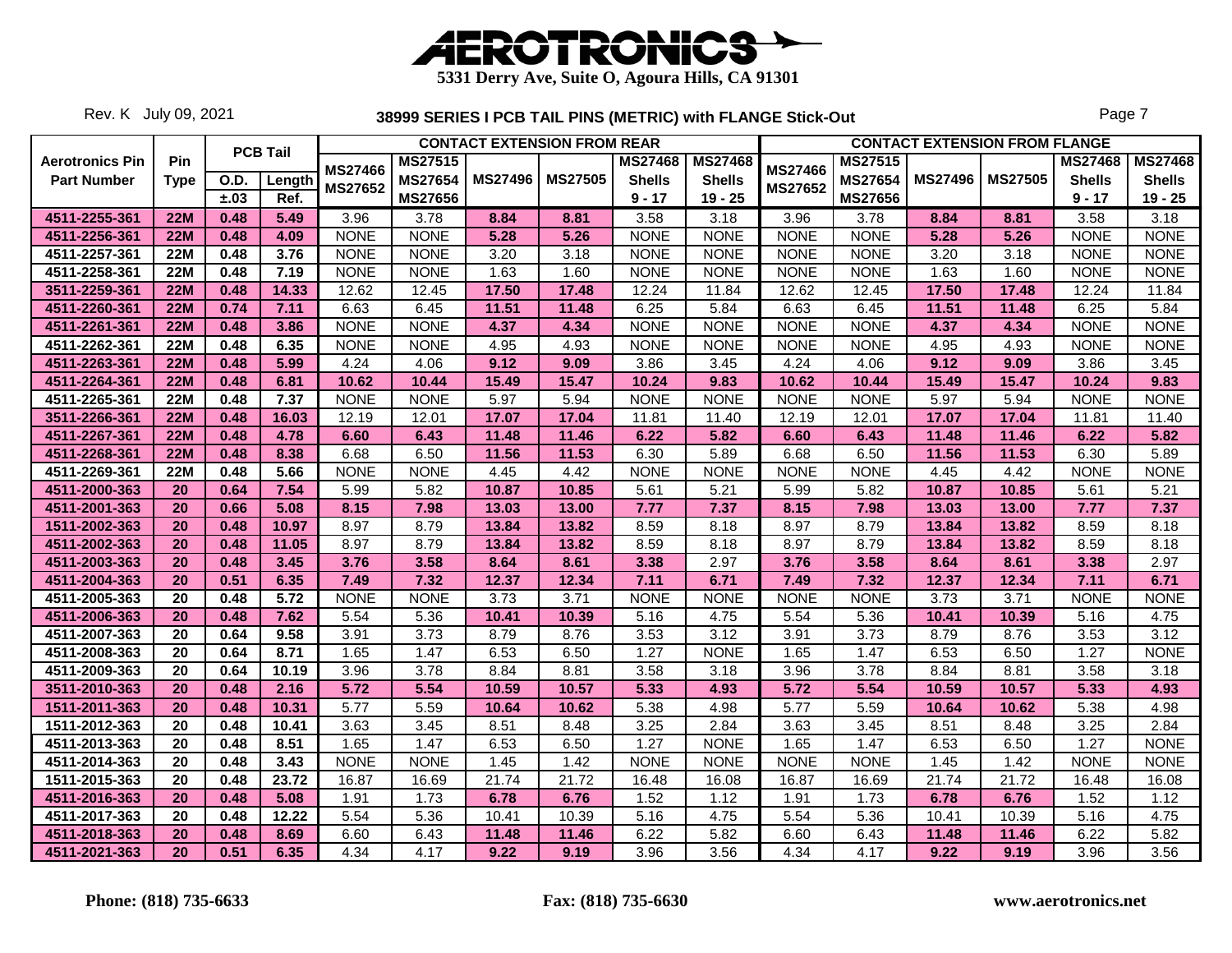

Rev. K July 09, 2021

|                        |             |             |                 |                                  |                |                | <b>CONTACT EXTENSION FROM REAR</b> |                |                |                                  |                |                | <b>CONTACT EXTENSION FROM FLANGE</b> |                |                |
|------------------------|-------------|-------------|-----------------|----------------------------------|----------------|----------------|------------------------------------|----------------|----------------|----------------------------------|----------------|----------------|--------------------------------------|----------------|----------------|
| <b>Aerotronics Pin</b> | Pin         |             | <b>PCB Tail</b> |                                  | MS27515        |                |                                    | <b>MS27468</b> | <b>MS27468</b> |                                  | <b>MS27515</b> |                |                                      | <b>MS27468</b> | <b>MS27468</b> |
| <b>Part Number</b>     | <b>Type</b> | <b>O.D.</b> | Length          | <b>MS27466</b><br><b>MS27652</b> | <b>MS27654</b> | <b>MS27496</b> | <b>MS27505</b>                     | <b>Shells</b>  | <b>Shells</b>  | <b>MS27466</b><br><b>MS27652</b> | <b>MS27654</b> | <b>MS27496</b> | <b>MS27505</b>                       | <b>Shells</b>  | <b>Shells</b>  |
|                        |             | ±.03        | Ref.            |                                  | <b>MS27656</b> |                |                                    | $9 - 17$       | $19 - 25$      |                                  | <b>MS27656</b> |                |                                      | $9 - 17$       | $19 - 25$      |
| 4511-2022-363          | 20          | 0.51        | 6.35            | 7.49                             | 7.32           | 12.37          | 12.34                              | 7.11           | 6.71           | 7.49                             | 7.32           | 12.37          | 12.34                                | 7.11           | 6.71           |
| 4511-2023-363          | 20          | 0.48        | 2.29            | 4.01                             | 3.84           | 8.89           | 8.86                               | 3.63           | 3.23           | 4.01                             | 3.84           | 8.89           | 8.86                                 | 3.63           | 3.23           |
| 4511-2024-363          | 20          | 0.48        | 8.31            | 6.22                             | 6.05           | 11.10          | 11.07                              | 5.84           | 5.44           | 6.22                             | 6.05           | 11.10          | 11.07                                | 5.84           | 5.44           |
| 3511-2025-363          | 20          | 0.48        | 18.08           | 16.00                            | 15.82          | 20.88          | 20.85                              | 15.62          | 15.21          | 16.00                            | 15.82          | 20.88          | 20.85                                | 15.62          | 15.21          |
| 4511-2026-363          | 20          | 0.48        | 10.67           | 8.97                             | 8.79           | 13.84          | 13.82                              | 8.59           | 8.18           | 8.97                             | 8.79           | 13.84          | 13.82                                | 8.59           | 8.18           |
| 4511-2027-363          | 20          | 0.48        | 8.38            | 6.68                             | 6.50           | 11.56          | 11.53                              | 6.30           | 5.89           | 6.68                             | 6.50           | 11.56          | 11.53                                | 6.30           | 5.89           |
| 4511-2028-363          | 20          | 0.48        | 6.96            | 2.59                             | 2.41           | 7.47           | 7.44                               | 2.21           | 1.80           | 2.59                             | 2.41           | 7.47           | 7.44                                 | 2.21           | 1.80           |
| 4511-2029-363          | 20          | 0.48        | 10.67           | 8.97                             | 8.79           | 13.84          | 13.82                              | 8.59           | 8.18           | 8.97                             | 8.79           | 13.84          | 13.82                                | 8.59           | 8.18           |
| 4511-2030-363          | 20          | 1.02        | 6.99            | 11.40                            | 11.23          | 16.28          | 16.26                              | 11.02          | 10.62          | 11.40                            | 11.23          | 16.28          | 16.26                                | 11.02          | 10.62          |
| 4511-2031-363          | 20          | 0.64        | 14.00           | 8.97                             | 8.79           | 13.84          | 13.82                              | 8.59           | 8.18           | 8.97                             | 8.79           | 13.84          | 13.82                                | 8.59           | 8.18           |
| 4511-2032-363          | 20          | 0.58        | 7.01            | 10.52                            | 10.34          | 15.39          | 15.37                              | 10.13          | 9.73           | 10.52                            | 10.34          | 15.39          | 15.37                                | 10.13          | 9.73           |
| 4511-2033-363          | 20          | 0.64        | 4.06            | 3.71                             | 3.53           | 8.59           | 8.56                               | 3.33           | 2.92           | 3.71                             | 3.53           | 8.59           | 8.56                                 | 3.33           | 2.92           |
| 4511-2034-363          | 20          | 0.64        | 4.95            | 4.60                             | 4.42           | 9.47           | 9.45                               | 4.22           | 3.81           | 4.60                             | 4.42           | 9.47           | 9.45                                 | 4.22           | 3.81           |
| 4511-2035-363          | 20          | 0.64        | 8.05            | 6.73                             | 6.55           | 11.61          | 11.58                              | 6.35           | 5.94           | 6.73                             | 6.55           | 11.61          | 11.58                                | 6.35           | 5.94           |
| 3511-2036-363          | 20          | 0.48        | 16.21           | 14.25                            | 14.07          | 19.13          | 19.10                              | 13.87          | 13.46          | 14.25                            | 14.07          | 19.13          | 19.10                                | 13.87          | 13.46          |
| 4511-2037-363          | 20          | 0.48        | 9.60            | 5.87                             | 5.69           | 10.74          | 10.72                              | 5.49           | 5.08           | 5.87                             | 5.69           | 10.74          | 10.72                                | 5.49           | 5.08           |
| 4511-2038-363          | 20          | 0.48        | 12.75           | 8.81                             | 8.64           | 13.69          | 13.67                              | 8.43           | 8.03           | 8.81                             | 8.64           | 13.69          | 13.67                                | 8.43           | 8.03           |
| 4511-2039-363          | 20          | 0.76        | 3.45            | 3.76                             | 3.58           | 8.64           | 8.61                               | 3.38           | 2.97           | 3.76                             | 3.58           | 8.64           | 8.61                                 | 3.38           | 2.97           |
| 4511-2040-363          | 20          | 0.48        | 16.13           | 14.22                            | 14.05          | 19.10          | 19.08                              | 13.84          | 13.44          | 14.22                            | 14.05          | 19.10          | 19.08                                | 13.84          | 13.44          |
| 4511-2041-363          | 20          | 0.48        | 3.89            | 9.47                             | 9.30           | 14.43          | 14.33                              | 9.09           | 8.69           | 9.47                             | 9.30           | 14.43          | 14.33                                | 9.09           | 8.69           |
| 3511-2042-363          | 20          | 0.48        | 23.55           | 22.00                            | 21.82          | 26.87          | 26.85                              | 21.62          | 21.21          | 22.00                            | 21.82          | 26.87          | 26.85                                | 21.62          | 21.21          |
| 4511-2043-363          | 20          | 0.71        | 3.05            | 7.65                             | 7.47           | 12.52          | 12.50                              | 7.26           | 6.86           | 7.65                             | 7.47           | 12.52          | 12.50                                | 7.26           | 6.86           |
| 4511-2044-363          | 20          | 0.48        | 7.59            | 3.05                             | 2.87           | 7.92           | 7.90                               | 2.67           | 2.26           | 3.05                             | 2.87           | 7.92           | 7.90                                 | 2.67           | 2.26           |
| 4511-2045-363          | 20          | 0.48        | 10.92           | 5.82                             | 5.64           | 10.69          | 10.67                              | 5.44           | 5.03           | 5.82                             | 5.64           | 10.69          | 10.67                                | 5.44           | 5.03           |
| 4511-2046-363          | 20          | 0.48        | 6.43            | <b>NONE</b>                      | <b>NONE</b>    | 4.45           | 4.42                               | <b>NONE</b>    | <b>NONE</b>    | <b>NONE</b>                      | <b>NONE</b>    | 4.45           | 4.42                                 | <b>NONE</b>    | <b>NONE</b>    |
| 4511-2047-363          | 20          | 0.48        | 10.08           | 5.46                             | 5.28           | 10.34          | 10.31                              | 5.08           | 4.67           | 5.46                             | 5.28           | 10.34          | 10.31                                | 5.08           | 4.67           |
| 4511-2048-363          | 20          | 0.48        | 9.58            | 7.49                             | 7.32           | 12.37          | 12.34                              | 7.11           | 6.71           | 7.49                             | 7.32           | 12.37          | 12.34                                | 7.11           | 6.71           |
| 4511-2049-363          | 20          | 0.48        | 8.92            | 6.99                             | 6.81           | 11.86          | 11.84                              | 6.60           | 6.20           | 6.99                             | 6.81           | 11.86          | 11.84                                | 6.60           | 6.20           |
| 3511-2050-363          | 20          | 0.64        | 24.08           | 18.42                            | 18.24          | 23.29          | 23.27                              | 18.03          | 17.63          | 18.42                            | 18.24          | 23.29          | 23.27                                | 18.03          | 17.63          |
| 3511-2051-363          | 20          | 0.64        | 22.68           | 17.75                            | 17.58          | 22.63          | 22.61                              | 17.37          | 16.97          | 17.75                            | 17.58          | 22.63          | 22.61                                | 17.37          | 16.97          |
| 3511-2052-363          | 20          | 0.81        | 22.68           | 17.75                            | 17.58          | 22.63          | 22.61                              | 17.37          | 16.97          | 17.75                            | 17.58          | 22.63          | 22.61                                | 17.37          | 16.97          |
| 4511-2053-363          | 20          | 0.48        | 12.37           | 10.29                            | 10.11          | 15.16          | 15.14                              | 9.91           | 9.50           | 10.29                            | 10.11          | 15.16          | 15.14                                | 9.91           | 9.50           |
| 4511-2054-363          | 20          | 0.48        | 10.72           | 3.86                             | 3.68           | 8.74           | 8.71                               | 3.48           | 3.07           | 3.86                             | 3.68           | 8.74           | 8.71                                 | 3.48           | 3.07           |
| 4511-2055-363          | 20          | 0.48        | 6.35            | 10.92                            | 10.74          | 15.80          | 15.77                              | 10.54          | 10.13          | 10.92                            | 10.74          | 15.80          | 15.77                                | 10.54          | 10.13          |
| 4511-2056-363          | 20          | 0.48        | 6.99            | <b>NONE</b>                      | <b>NONE</b>    | 5.64           | 5.61                               | <b>NONE</b>    | <b>NONE</b>    | <b>NONE</b>                      | <b>NONE</b>    | 5.64           | 5.61                                 | <b>NONE</b>    | <b>NONE</b>    |
| 4511-2057-363          | 20          | 0.48        | 6.83            | 4.75                             | 4.57           | 9.63           | 9.60                               | 4.37           | 3.96           | 4.75                             | 4.57           | 9.63           | 9.60                                 | 4.37           | 3.96           |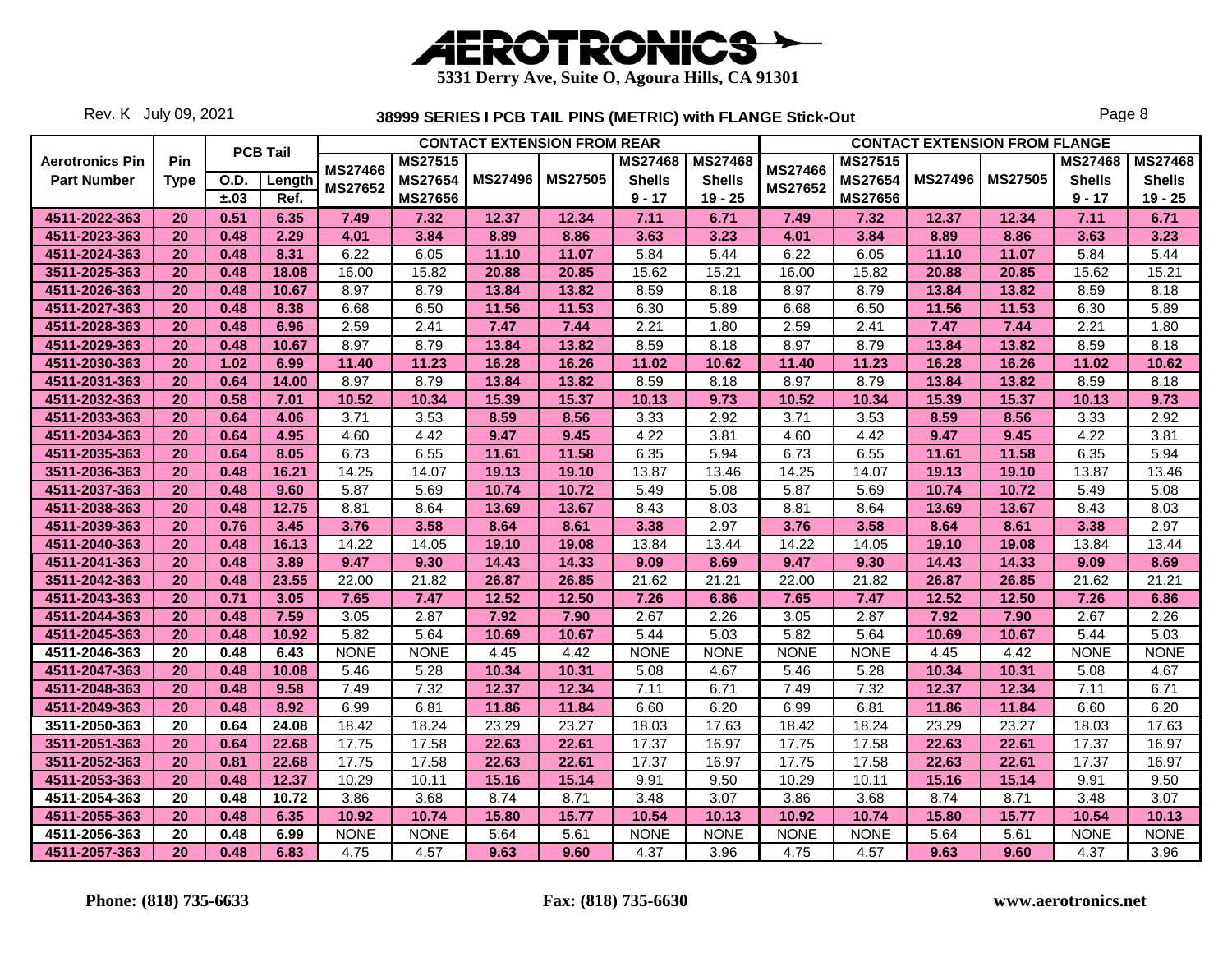

Rev. K July 09, 2021

|                        |             |      |                 |                |                |                | <b>CONTACT EXTENSION FROM REAR</b> |                |                |                |                |                | <b>CONTACT EXTENSION FROM FLANGE</b> |                |                |
|------------------------|-------------|------|-----------------|----------------|----------------|----------------|------------------------------------|----------------|----------------|----------------|----------------|----------------|--------------------------------------|----------------|----------------|
| <b>Aerotronics Pin</b> | Pin         |      | <b>PCB Tail</b> |                | <b>MS27515</b> |                |                                    | <b>MS27468</b> | <b>MS27468</b> |                | <b>MS27515</b> |                |                                      | <b>MS27468</b> | <b>MS27468</b> |
| <b>Part Number</b>     | <b>Type</b> | O.D. | Length          | <b>MS27466</b> | <b>MS27654</b> | <b>MS27496</b> | <b>MS27505</b>                     | <b>Shells</b>  | <b>Shells</b>  | <b>MS27466</b> | <b>MS27654</b> | <b>MS27496</b> | <b>MS27505</b>                       | <b>Shells</b>  | <b>Shells</b>  |
|                        |             | ±.03 | Ref.            | <b>MS27652</b> | <b>MS27656</b> |                |                                    | $9 - 17$       | $19 - 25$      | <b>MS27652</b> | <b>MS27656</b> |                |                                      | $9 - 17$       | $19 - 25$      |
| 4511-2058-363          | 20          | 0.48 | 6.15            | <b>NONE</b>    | <b>NONE</b>    | 4.75           | 4.72                               | <b>NONE</b>    | <b>NONE</b>    | <b>NONE</b>    | <b>NONE</b>    | 14.25          | 9.30                                 | <b>NONE</b>    | <b>NONE</b>    |
| 4511-2059-363          | 20          | 0.48 | 11.28           | 9.58           | 9.40           | 14.45          | 14.43                              | 9.19           | 8.79           | 23.93          | 19.41          | 23.95          | 19.00                                | 16.87          | 16.84          |
| 3511-2060-363          | 20          | 0.64 | 3.00            | 4.75           | 4.57           | 9.63           | 9.60                               | 4.37           | 3.96           | 19.10          | 14.58          | 19.13          | 14.17                                | 12.04          | 12.01          |
| 4511-2061-363          | 20          | 0.64 | 3.51            | 5.26           | 5.08           | 10.13          | 10.11                              | 4.88           | 4.47           | 19.61          | 15.09          | 19.63          | 14.68                                | 12.55          | 12.52          |
| 4511-2062-363          | 20          | 0.64 | 3.99            | 5.74           | 5.56           | 10.62          | 10.59                              | 5.36           | 4.95           | 20.09          | 15.57          | 20.12          | 15.16                                | 13.03          | 13.00          |
| 4511-2063-363          | 20          | 0.64 | 4.50            | 6.25           | 6.07           | 11.13          | 11.10                              | 5.87           | 5.46           | 20.60          | 16.08          | 20.62          | 15.67                                | 13.54          | 13.51          |
| 4511-2064-363          | 20          | 0.64 | 5.00            | 6.76           | 6.58           | 11.63          | 11.61                              | 6.38           | 5.97           | 21.11          | 16.59          | 21.13          | 16.18                                | 14.05          | 14.02          |
| 4511-2065-363          | 20          | 0.64 | 5.51            | 7.26           | 7.09           | 12.14          | 12.12                              | 6.88           | 6.48           | 21.62          | 17.09          | 21.64          | 16.69                                | 14.55          | 14.53          |
| 4511-2066-363          | 20          | 0.64 | 5.99            | 7.75           | 7.57           | 12.62          | 12.60                              | 7.37           | 6.96           | 22.10          | 17.58          | 22.12          | 17.17                                | 15.04          | 15.01          |
| 4511-2067-363          | 20          | 0.64 | 3.00            | 5.59           | 5.41           | 10.46          | 10.44                              | 5.21           | 4.80           | 19.94          | 15.42          | 19.96          | 15.01                                | 12.88          | 12.85          |
| 4511-2068-363          | 20          | 0.64 | 3.51            | 6.10           | 5.92           | 10.97          | 10.95                              | 5.72           | 5.31           | 20.45          | 15.93          | 20.47          | 15.52                                | 13.39          | 13.36          |
| 4511-2069-363          | 20          | 0.64 | 3.99            | 6.58           | 6.40           | 11.46          | 11.43                              | 6.20           | 5.79           | 20.93          | 16.41          | 20.96          | 16.00                                | 13.87          | 13.84          |
| 4511-2070-363          | 20          | 0.64 | 4.50            | 7.09           | 6.91           | 11.96          | 11.94                              | 6.71           | 6.30           | 21.44          | 16.92          | 21.46          | 16.51                                | 14.38          | 14.35          |
| 4511-2071-363          | 20          | 0.64 | 5.00            | 7.59           | 7.42           | 12.47          | 12.45                              | 7.21           | 6.81           | 21.95          | 17.42          | 21.97          | 17.02                                | 14.88          | 14.86          |
| 4511-2072-363          | 20          | 0.64 | 5.51            | 8.10           | 7.92           | 12.98          | 12.95                              | 7.72           | 7.32           | 22.45          | 17.93          | 22.48          | 17.53                                | 15.39          | 15.37          |
| 4511-2073-363          | 20          | 0.64 | 5.99            | 8.59           | 8.41           | 13.46          | 13.44                              | 8.20           | 7.80           | 22.94          | 18.42          | 22.96          | 18.01                                | 15.88          | 15.85          |
| 4511-2074-363          | 20          | 0.76 | 19.53           | 15.65          | 15.47          | 20.52          | 20.50                              | 15.27          | 14.86          | 30.00          | 25.48          | 30.02          | 25.07                                | 22.94          | 22.91          |
| 4511-2075-363          | 20          | 0.99 | 7.11            | 6.63           | 6.45           | 11.51          | 11.48                              | 6.25           | 5.84           | 20.98          | 16.46          | 21.01          | 16.05                                | 13.92          | 13.89          |
| 4511-2076-363          | 20          | 0.66 | 9.75            | 11.00          | 10.82          | 15.88          | 15.85                              | 10.62          | 10.21          | 25.35          | 20.83          | 25.37          | 20.42                                | 18.29          | 18.26          |
| 3511-2077-363          | 20          | 0.48 | 16.31           | 14.22          | 14.05          | 19.10          | 19.08                              | 13.84          | 13.44          | 28.58          | 24.05          | 28.60          | 23.65                                | 21.51          | 21.49          |
| 4511-2078-363          | 20          | 0.48 | 7.62            | 5.54           | 5.36           | 10.41          | 10.39                              | 5.16           | 4.75           | 19.89          | 15.37          | 19.91          | 14.96                                | 12.83          | 12.80          |
| 4511-2079-363          | 20          | 0.48 | 11.05           | 8.97           | 8.79           | 13.84          | 13.82                              | 9.86           | 8.18           | 23.32          | 18.80          | 23.34          | 18.39                                | 17.53          | 16.23          |
| 4511-2080-363          | 20          | 0.64 | 6.02            | <b>NONE</b>    | <b>NONE</b>    | 4.70           | 4.67                               | <b>NONE</b>    | <b>NONE</b>    | <b>NONE</b>    | <b>NONE</b>    | 14.20          | 9.25                                 | <b>NONE</b>    | <b>NONE</b>    |
| 4511-2081-363          | 20          | 0.64 | 6.15            | 4.65           | 4.47           | 9.53           | 9.50                               | 4.27           | 3.86           | 19.00          | 14.48          | 19.02          | 14.07                                | 11.94          | 11.91          |
| 4511-2082-363          | 20          | 0.64 | 9.73            | 2.87           | 2.69           | 7.75           | 7.72                               | 2.49           | 2.08           | 17.22          | 12.70          | 17.25          | 12.29                                | 10.16          | 10.13          |
| 3511-2083-363          | 20          | 0.64 | 14.38           | 12.90          | 12.73          | 17.78          | 17.75                              | 12.52          | 12.12          | 27.25          | 22.73          | 27.28          | 22.33                                | 20.19          | 20.17          |
| 4511-2084-363          | 20          | 0.64 | 24.00           | 18.42          | 18.24          | 23.29          | 23.27                              | 18.03          | 17.63          | 32.77          | 28.24          | 32.79          | 27.84                                | 25.70          | 25.68          |
| 4511-2085-363          | 20          | 0.64 | 19.35           | 15.70          | 15.52          | 20.57          | 20.55                              | 15.32          | 14.91          | 30.05          | 25.53          | 30.07          | 25.12                                | 22.99          | 22.96          |
| 4511-2086-363          | 20          | 0.64 | 8.13            | 4.57           | 4.39           | 9.45           | 9.42                               | 4.19           | 3.78           | 18.92          | 14.40          | 18.95          | 14.00                                | 11.86          | 11.84          |
| 4511-2087-363          | 20          | 0.48 | 6.58            | <b>NONE</b>    | <b>NONE</b>    | 5.18           | 5.16                               | <b>NONE</b>    | <b>NONE</b>    | <b>NONE</b>    | <b>NONE</b>    | 14.68          | 9.73                                 | <b>NONE</b>    | <b>NONE</b>    |
| 4511-2088-363          | 20          | 0.48 | 5.92            | 2.39           | 2.21           | 7.26           | 7.24                               | 2.01           | 1.60           | 16.74          | 12.22          | 16.76          | 11.81                                | 9.68           | 9.65           |
| 4511-2089-363          | 20          | 0.48 | 11.13           | 4.27           | 4.09           | 9.14           | 9.12                               | 3.89           | 3.48           | 18.62          | 14.10          | 18.64          | 13.69                                | 11.56          | 11.53          |
| 4511-2090-363          | 20          | 0.48 | 5.41            | 5.61           | 5.44           | 10.49          | 10.46                              | 5.23           | 4.83           | 19.96          | 15.44          | 19.99          | 15.04                                | 12.90          | 12.88          |
| 4511-2091-363          | 20          | 0.64 | 3.81            | 5.59           | 5.41           | 10.46          | 10.44                              | 5.21           | 4.80           | 19.94          | 15.42          | 19.96          | 15.01                                | 12.88          | 12.85          |
| 3511-2092-363          | 20          | 0.64 | 12.45           | 10.67          | 10.49          | 15.54          | 15.52                              | 10.29          | 9.88           | 25.02          | 20.50          | 25.04          | 20.09                                | 17.96          | 17.93          |
| 4511-2093-363          | 20          | 0.86 | 12.45           | 3.96           | 3.78           | 8.84           | 8.81                               | 3.58           | 3.18           | 18.31          | 13.79          | 18.34          | 13.39                                | 11.25          | 11.23          |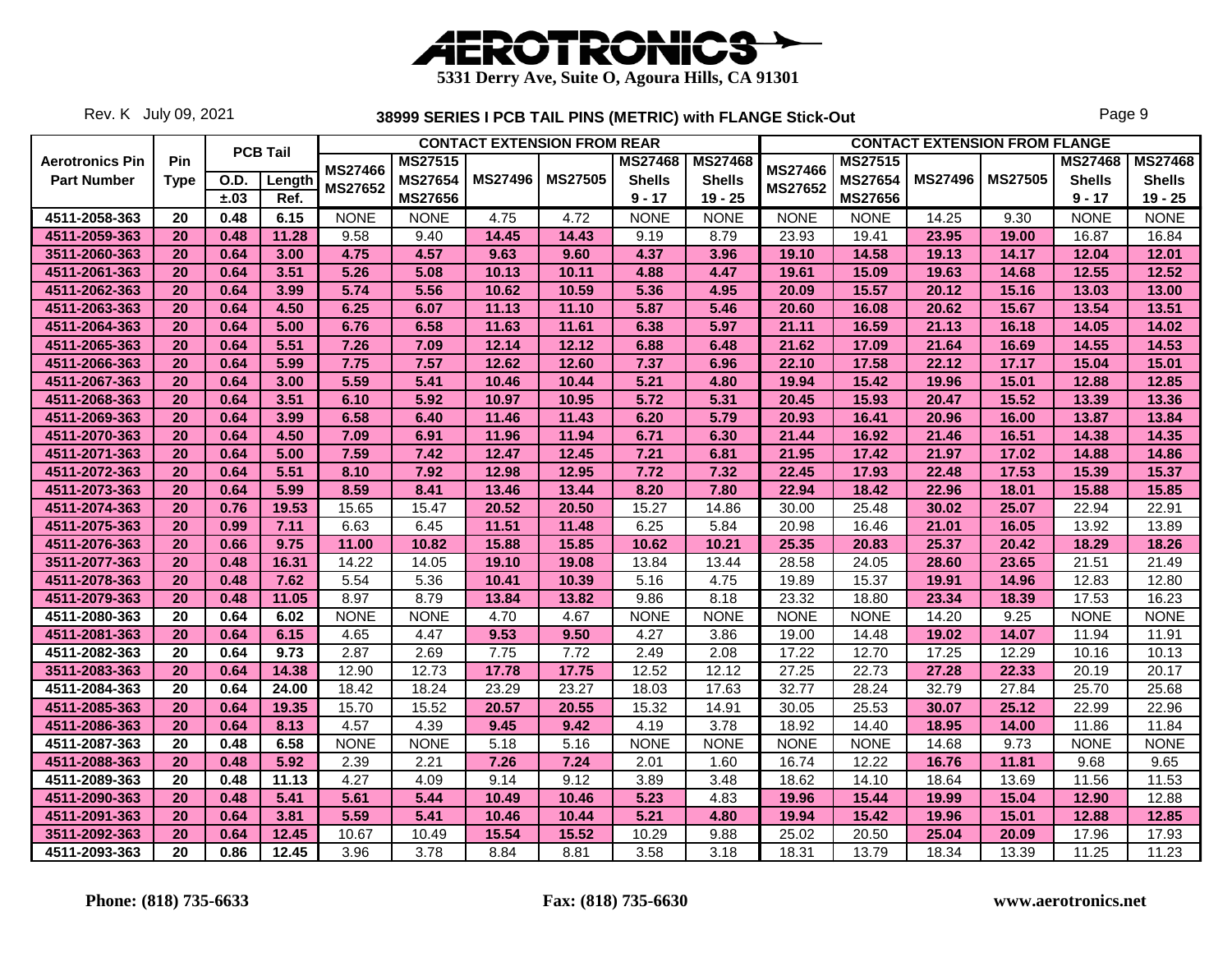

Rev. K July 09, 2021

|                        |             |      | <b>PCB Tail</b> |                |                |                | <b>CONTACT EXTENSION FROM REAR</b> |                |                |                |                |                | <b>CONTACT EXTENSION FROM FLANGE</b> |                |                |
|------------------------|-------------|------|-----------------|----------------|----------------|----------------|------------------------------------|----------------|----------------|----------------|----------------|----------------|--------------------------------------|----------------|----------------|
| <b>Aerotronics Pin</b> | Pin         |      |                 | <b>MS27466</b> | <b>MS27515</b> |                |                                    | <b>MS27468</b> | <b>MS27468</b> | <b>MS27466</b> | <b>MS27515</b> |                |                                      | <b>MS27468</b> | <b>MS27468</b> |
| <b>Part Number</b>     | <b>Type</b> | O.D. | Length          |                | <b>MS27654</b> | <b>MS27496</b> | <b>MS27505</b>                     | <b>Shells</b>  | <b>Shells</b>  | MS27652        | MS27654        | <b>MS27496</b> | <b>MS27505</b>                       | <b>Shells</b>  | <b>Shells</b>  |
|                        |             | ±.03 | Ref.            | <b>MS27652</b> | <b>MS27656</b> |                |                                    | $9 - 17$       | $19 - 25$      |                | <b>MS27656</b> |                |                                      | $9 - 17$       | $19 - 25$      |
| 4511-2094-363          | 20          | 0.48 | 7.24            | 6.83           | 6.65           | 11.71          | 11.68                              | 6.45           | 6.05           | 21.18          | 16.66          | 21.21          | 16.26                                | 14.12          | 14.10          |
| 4511-2095-363          | 20          | 0.48 | 5.72            | 3.63           | 3.45           | 8.51           | 8.48                               | 3.25           | 2.84           | 17.98          | 13.46          | 18.01          | 13.06                                | 10.92          | 10.90          |
| 4511-2096-363          | 20          | 0.48 | 13.00           | 11.30          | 11.13          | 16.18          | 16.15                              | 10.92          | 10.52          | 25.65          | 21.13          | 25.68          | 20.73                                | 18.59          | 18.57          |
| 4511-2097-363          | 20          | 0.48 | 14.20           | 12.50          | 12.32          | 17.37          | 17.35                              | 12.12          | 11.71          | 26.85          | 22.33          | 26.87          | 21.92                                | 19.79          | 19.76          |
| 4511-2098-363          | 20          | 0.48 | 13.77           | 11.68          | 11.51          | 16.56          | 16.54                              | 11.30          | 10.90          | 26.04          | 21.51          | 26.06          | 21.11                                | 18.97          | 18.95          |
| 4511-2099-363          | 20          | 0.48 | 10.54           | 6.60           | 6.43           | 11.48          | 11.46                              | 6.22           | 5.82           | 20.96          | 16.43          | 20.98          | 16.03                                | 13.89          | 13.87          |
| 4511-2002E-363         | 20          | 0.48 | 2.29            | 4.32           | 4.14           | 9.19           | 9.17                               | 3.94           | 3.53           | 18.67          | 14.15          | 18.69          | 13.74                                | 11.61          | 11.58          |
| 4511-2003E-363         | 20          | 0.48 | 2.92            | 4.32           | 4.14           | 9.19           | 9.17                               | 3.94           | 3.53           | 18.67          | 14.15          | 18.69          | 13.74                                | 11.61          | 11.58          |
| 4511-2004E-363         | 20          | 0.48 | 6.63            | 2.97           | 2.79           | 7.85           | 7.82                               | 2.59           | 2.18           | 17.32          | 12.80          | 17.35          | 12.40                                | 10.26          | 10.24          |
| 4511-2005E-363         | 20          | 0.48 | 7.24            | 7.75           | 7.57           | 12.62          | 12.60                              | 7.37           | 6.96           | 22.10          | 17.58          | 22.12          | 17.17                                | 15.04          | 15.01          |
| 4511-2006E-363         | 20          | 0.48 | 6.88            | 8.15           | 7.98           | 13.03          | 13.00                              | 7.77           | 7.37           | 22.50          | 17.98          | 22.53          | 17.58                                | 15.44          | 15.42          |
| 4511-2007E-363         | 20          | 0.48 | 13.84           | 7.49           | 7.32           | 12.37          | 12.34                              | 7.11           | 6.71           | 21.84          | 17.32          | 21.87          | 16.92                                | 14.78          | 14.76          |
| 4511-2008E-363         | 20          | 0.48 | 7.49            | 12.07          | 11.89          | 16.94          | 16.92                              | 11.68          | 11.28          | 26.42          | 21.89          | 26.44          | 21.49                                | 19.35          | 19.33          |
| 4511-2010E-363         | 20          | 0.48 | 5.59            | 10.92          | 10.74          | 15.80          | 15.77                              | 10.54          | 10.13          | 25.27          | 20.75          | 25.30          | 20.35                                | 18.21          | 18.19          |
| 4511-2011E-363         | 20          | 0.48 | 2.41            | 16.26          | 16.08          | 21.13          | 21.11                              | 15.88          | 15.47          | 30.61          | 26.09          | 30.63          | 25.68                                | 23.55          | 23.52          |
| 4511-2012E-363         | 20          | 0.48 | 8.46            | 2.11           | 1.93           | 6.99           | 6.96                               | 1.73           | 1.32           | 16.46          | 11.94          | 16.48          | 11.53                                | 9.40           | 9.37           |
| 4511-2013E-363         | 20          | 1.02 | 6.35            | 11.91          | 11.73          | 1.68           | 16.76                              | 11.53          | 11.13          | 26.26          | 21.74          | 11.18          | 21.34                                | 19.20          | 19.18          |
| 4511-1600-364          | 16          | 1.57 | 13.92           | 8.99           | 8.81           | 13.87          | 13.84                              | 8.61           | 8.20           | 23.34          | 18.82          | 23.37          | 18.42                                | 16.28          | 16.26          |
| 4511-1601-364          | 16          | 1.57 | 8.69            | 8.71           | 8.53           | 13.59          | 13.56                              | 8.33           | 7.92           | 23.06          | 18.54          | 23.09          | 18.14                                | 16.00          | 15.98          |
| 4511-1602-364          | 16          | 1.57 | 7.80            | 1.65           | 1.47           | 6.53           | 6.50                               | 1.27           | 0.86           | 16.00          | 11.48          | 16.03          | 11.07                                | 8.94           | 8.92           |
| 4511-1603-364          | 16          | 1.22 | 13.89           | 8.97           | 8.79           | 13.84          | 13.82                              | 8.59           | 8.18           | 23.32          | 18.80          | 23.34          | 18.39                                | 16.26          | 16.23          |
| 4511-1604-364          | 16          | 1.57 | 9.83            | 2.92           | 2.74           | 7.80           | 7.77                               | 2.54           | 2.13           | 17.27          | 12.75          | 17.30          | 12.34                                | 10.21          | 10.19          |
| 4511-1605-364          | 16          | 1.45 | 3.00            | 9.25           | 9.07           | 14.12          | 14.10                              | 8.86           | 8.46           | 23.60          | 19.08          | 23.62          | 18.67                                | 16.54          | 16.51          |
| 4511-1606-364          | 16          | 1.27 | 4.32            | 7.24           | 7.06           | 12.12          | 12.09                              | 6.86           | 6.45           | 21.59          | 17.07          | 21.62          | 16.66                                | 14.53          | 14.50          |
| 4511-1607-364          | 16          | 1.57 | 19.10           | 15.47          | 15.29          | 20.35          | 20.32                              | 15.09          | 14.68          | 29.82          | 25.30          | 29.85          | 24.89                                | 22.76          | 22.73          |
| 4511-1608-364          | 16          | 1.57 | 2.29            | 4.01           | 3.84           | 8.89           | 8.86                               | 3.63           | 3.23           | 18.36          | 13.84          | 18.39          | 13.44                                | 11.30          | 11.28          |
| 4511-1609-364          | 16          | 1.57 | 13.92           | 11.51          | 11.33          | 16.38          | 16.36                              | 11.13          | 10.72          | 25.86          | 21.34          | 25.88          | 20.93                                | 18.80          | 18.77          |
| 4511-1610-364          | 16          | 0.64 | 11.07           | 8.99           | 8.81           | 13.87          | 13.84                              | 8.61           | 8.20           | 23.34          | 18.82          | 23.37          | 18.42                                | 16.28          | 16.26          |
| 4511-1611-364          | 16          | 0.64 | 4.19            | 3.71           | 3.53           | 8.59           | 8.56                               | 3.33           | 2.92           | 18.06          | 13.54          | 18.08          | 13.13                                | 11.00          | 10.97          |
| 4511-1612-364          | 16          | 0.64 | 5.08            | 4.60           | 4.42           | 9.47           | 9.45                               | 4.22           | 3.81           | 18.95          | 14.43          | 18.97          | 14.02                                | 11.89          | 11.86          |
| 4511-1613-364          | 16          | 0.64 | 6.05            | 5.56           | 5.38           | 10.44          | 10.41                              | 5.18           | 4.78           | 19.91          | 15.39          | 19.94          | 14.99                                | 12.85          | 12.83          |
| 4511-1614-364          | 16          | 1.57 | 5.72            | <b>NONE</b>    | <b>NONE</b>    | 3.73           | 3.71                               | <b>NONE</b>    | <b>NONE</b>    | <b>NONE</b>    | <b>NONE</b>    | 13.23          | 8.28                                 | <b>NONE</b>    | <b>NONE</b>    |
| 4511-1615-364          | 16          | 1.57 | 6.45            | <b>NONE</b>    | <b>NONE</b>    | 5.18           | 5.16                               | <b>NONE</b>    | <b>NONE</b>    | <b>NONE</b>    | <b>NONE</b>    | 14.68          | 9.73                                 | <b>NONE</b>    | <b>NONE</b>    |
| 4511-1618-364          | 16          | 0.64 | 2.16            | 5.72           | 5.54           | 10.59          | 10.57                              | 5.33           | 4.93           | 20.07          | 15.54          | 20.09          | 15.14                                | 13.00          | 12.98          |
| 4511-1620-364          | 16          | 1.02 | 13.92           | 6.63           | 6.45           | 11.51          | 11.48                              | 6.25           | 5.84           | 20.98          | 16.46          | 21.01          | 16.05                                | 13.92          | 13.89          |
| 4511-1621-364          | 16          | 1.02 | 15.98           | 8.69           | 8.51           | 13.56          | 13.54                              | 8.31           | 7.90           | 23.04          | 18.52          | 23.06          | 18.11                                | 15.98          | 15.95          |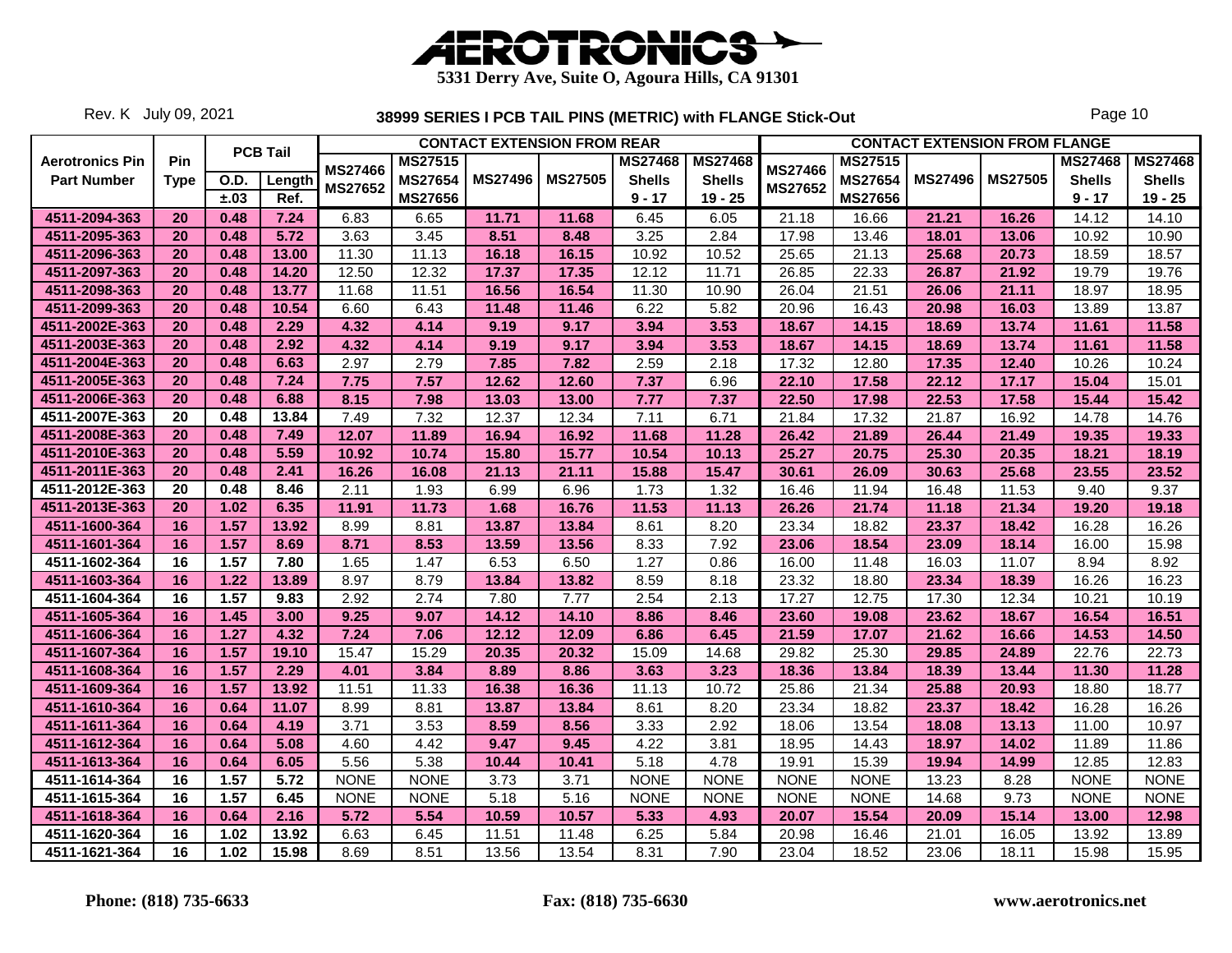

Rev. K July 09, 2021

|                        |             |      |                 |                |                |                | <b>CONTACT EXTENSION FROM REAR</b> |                |                |                |                     |                | <b>CONTACT EXTENSION FROM FLANGE</b> |                |                |
|------------------------|-------------|------|-----------------|----------------|----------------|----------------|------------------------------------|----------------|----------------|----------------|---------------------|----------------|--------------------------------------|----------------|----------------|
| <b>Aerotronics Pin</b> | Pin         |      | <b>PCB Tail</b> | <b>MS27466</b> | <b>MS27515</b> |                |                                    | <b>MS27468</b> | <b>MS27468</b> | <b>MS27466</b> | <b>MS27515</b>      |                |                                      | <b>MS27468</b> | <b>MS27468</b> |
| <b>Part Number</b>     | <b>Type</b> | O.D. | Length          |                | <b>MS27654</b> | <b>MS27496</b> | <b>MS27505</b>                     | <b>Shells</b>  | <b>Shells</b>  |                | MS27654             | <b>MS27496</b> | <b>MS27505</b>                       | <b>Shells</b>  | <b>Shells</b>  |
|                        |             | ±.03 | Ref.            | MS27652        | <b>MS27656</b> |                |                                    | $9 - 17$       | $19 - 25$      | MS27652        | <b>MS27656</b>      |                |                                      | $9 - 17$       | $19 - 25$      |
| 4511-1630-364          | 16          | 0.89 | 3.43            | <b>NONE</b>    | <b>NONE</b>    | 3.81           | 3.78                               | <b>NONE</b>    | <b>NONE</b>    | <b>NONE</b>    | <b>NONE</b>         | 13.31          | 8.36                                 | <b>NONE</b>    | <b>NONE</b>    |
| 4511-1640-364          | 16          | 1.57 | 3.00            | 4.75           | 4.57           | 9.63           | 9.60                               | 4.37           | 3.96           | 19.10          | 14.58               | 19.13          | 14.17                                | 12.04          | 12.01          |
| 4511-1641-364          | 16          | 1.57 | 3.51            | 5.26           | 5.08           | 10.13          | 10.11                              | 4.88           | 4.47           | 19.61          | 15.09               | 19.63          | 14.68                                | 12.55          | 12.52          |
| 4511-1642-364          | 16          | 1.57 | 3.99            | 5.74           | 5.56           | 10.62          | 10.59                              | 5.36           | 4.95           | 20.09          | 15.57               | 20.12          | 15.16                                | 13.03          | 13.00          |
| 4511-1643-364          | 16          | 1.57 | 4.50            | 6.25           | 6.07           | 11.13          | 11.10                              | 5.87           | 5.46           | 20.60          | 16.08               | 20.62          | 15.67                                | 13.54          | 13.51          |
| 4511-1644-364          | 16          | 1.57 | 5.00            | 6.76           | 6.58           | 11.63          | 11.61                              | 6.38           | 5.97           | 21.11          | 16.59               | 21.13          | 16.18                                | 14.05          | 14.02          |
| 4511-1645-364          | 16          | 1.57 | 5.51            | 7.26           | 7.09           | 12.14          | 12.12                              | 6.88           | 6.48           | 21.62          | 17.09               | 21.64          | 16.69                                | 14.55          | 14.53          |
| 4511-1646-364          | 16          | 1.57 | 5.99            | 7.75           | 7.57           | 12.62          | 12.60                              | 7.37           | 6.96           | 22.10          | 17.58               | 22.12          | 17.17                                | 15.04          | 15.01          |
| 4511-1647-364          | 16          | 1.57 | 3.00            | 5.59           | 5.41           | 10.46          | 10.44                              | 5.21           | 4.80           | 19.94          | 15.42               | 19.96          | 15.01                                | 12.88          | 12.85          |
| 4511-1648-364          | 16          | 1.57 | 3.51            | 6.10           | 5.92           | 10.97          | 10.95                              | 5.72           | 5.31           | 20.45          | 15.93               | 20.47          | 15.52                                | 13.39          | 13.36          |
| 4511-1649-364          | 16          | 1.57 | 3.99            | 6.58           | 6.40           | 11.46          | 11.43                              | 6.20           | 5.79           | 20.93          | 16.41               | 20.96          | 16.00                                | 13.87          | 13.84          |
| 4511-1650-364          | 16          | 1.57 | 4.50            | 7.09           | 6.91           | 11.96          | 11.94                              | 6.71           | 6.30           | 21.44          | 16.92               | 21.46          | 16.51                                | 14.38          | 14.35          |
| 4511-1651-364          | 16          | 1.57 | 5.00            | 7.59           | 7.42           | 12.47          | 12.45                              | 7.21           | 6.81           | 21.95          | 17.42               | 21.97          | 17.02                                | 14.88          | 14.86          |
| 4511-1652-364          | 16          | 1.57 | 5.51            | 8.10           | 7.92           | 12.98          | 12.95                              | 7.72           | 7.32           | 22.45          | 17.93               | 22.48          | 17.53                                | 15.39          | 15.37          |
| 4511-1653-364          | 16          | 1.57 | 5.99            | 8.59           | 8.41           | 13.46          | 13.44                              | 8.20           | 7.80           | 22.94          | 18.42               | 22.96          | 18.01                                | 15.88          | 15.85          |
| 4511-1654-364          | 16          | 1.22 | 22.68           | 17.75          | 17.58          | 22.63          | 22.61                              | 17.37          | 16.97          | 32.11          | 27.58               | 32.13          | 27.18                                | 25.04          | 25.02          |
| 4511-1655-364          | 16          | 1.52 | 19.53           | 15.65          | 15.47          | 20.52          | 20.50                              | 15.27          | 14.86          | 30.00          | $\overline{2}$ 5.48 | 30.02          | 25.07                                | 22.94          | 22.91          |
| 4511-1656-364          | 16          | 1.57 | 7.65            | 5.87           | 5.69           | 10.74          | 10.72                              | 5.49           | 5.08           | 20.22          | 15.70               | 20.24          | 15.29                                | 13.16          | 13.13          |
| 4511-1657-364          | 16          | 1.57 | 11.02           | 6.81           | 6.63           | 11.68          | 11.66                              | 6.43           | 6.02           | 21.16          | 16.64               | 21.18          | 16.23                                | 14.10          | 14.07          |
| 4511-1658-364          | 16          | 0.99 | 3.05            | 7.65           | 7.47           | 12.52          | 12.50                              | 7.26           | 6.86           | 22.00          | 17.48               | 22.02          | 17.07                                | 14.94          | 14.91          |
| 4511-1659-364          | 16          | 1.57 | 7.11            | 7.19           | 7.01           | 12.07          | 12.04                              | 6.81           | 6.40           | 21.54          | 17.02               | 21.56          | 16.61                                | 14.48          | 14.45          |
| 4511-1660-364          | 16          | 1.57 | 5.41            | 5.61           | 5.44           | 10.49          | 10.46                              | 5.23           | 4.83           | 19.96          | 15.44               | 19.99          | 15.04                                | 12.90          | 12.88          |
| 4511-1661-364          | 16          | 1.57 | 10.49           | 5.77           | 5.59           | 10.64          | 10.62                              | 5.38           | 4.98           | 20.12          | 15.60               | 20.14          | 15.19                                | 13.06          | 13.03          |
| 4511-1662-364          | 16          | 1.57 | 6.07            | 1.35           | 1.17           | 6.22           | 6.20                               | 0.97           | 0.56           | 15.70          | 11.18               | 15.72          | 10.77                                | 8.64           | 8.61           |
| 4511-1663-364          | 16          | 1.57 | 10.87           | 6.12           | 5.94           | 11.00          | 10.97                              | 5.74           | 5.33           | 20.47          | 15.95               | 20.50          | 15.54                                | 13.41          | 13.39          |
| 4511-1664-364          | 16          | 1.57 | 4.55            | <b>NONE</b>    | <b>NONE</b>    | 4.50           | 4.47                               | <b>NONE</b>    | <b>NONE</b>    | <b>NONE</b>    | <b>NONE</b>         | 14.00          | 9.04                                 | <b>NONE</b>    | <b>NONE</b>    |
| 4511-1665-364          | 16          | 1.57 | 16.59           | 11.66          | 11.48          | 16.54          | 16.51                              | 11.28          | 10.87          | 26.01          | 21.49               | 26.04          | 21.08                                | 18.95          | 18.92          |
| 4511-1666-364          | 16          | 1.57 | 10.67           | 8.97           | 8.79           | 13.84          | 13.82                              | 8.59           | 8.18           | 23.32          | 18.80               | 23.34          | 18.39                                | 16.26          | 16.23          |
| 4511-1667-364          | 16          | 1.57 | 8.38            | 6.68           | 6.50           | 11.56          | 11.53                              | 6.30           | 5.89           | 21.03          | 16.51               | 21.06          | 16.10                                | 13.97          | 13.94          |
| 4511-1668-364          | 16          | 1.57 | 6.27            | 2.08           | 1.91           | 6.96           | 6.93                               | 1.70           | 1.30           | 16.43          | 11.91               | 16.46          | 11.51                                | 9.37           | 9.35           |
| 4511-1669-364          | 16          | 1.57 | 12.75           | 8.81           | 8.64           | 13.69          | 13.67                              | 8.43           | 8.03           | 23.16          | 18.64               | 23.19          | 18.24                                | 16.10          | 16.08          |
| 4511-1670-364          | 16          | 1.57 | 16.13           | 14.22          | 14.05          | 19.10          | 19.08                              | 13.84          | 13.44          | 28.58          | 24.05               | 28.60          | 23.65                                | 21.51          | 21.49          |
| 4511-1671-364          | 16          | 1.57 | 6.78            | 1.91           | 1.73           | 6.78           | 6.76                               | 1.52           | 1.12           | 16.26          | 11.73               | 16.28          | 11.33                                | 9.19           | 9.17           |
| 4511-1672-364          | 16          | 1.57 | 14.55           | 12.88          | 12.70          | 17.75          | 17.73                              | 12.50          | 12.09          | 27.23          | 22.71               | 27.25          | 22.30                                | 20.17          | 20.14          |
| 4511-1673-364          | 16          | 1.57 | 6.35            | 10.92          | 10.74          | 15.80          | 15.77                              | 10.54          | 10.13          | 25.27          | 20.75               | 25.30          | 20.35                                | 18.21          | 18.19          |
| 4511-1674-364          | 16          | 1.57 | 9.60            | 5.94           | 5.77           | 10.82          | 10.80                              | 5.56           | 5.16           | 20.29          | 15.77               | 20.32          | 15.37                                | 13.23          | 13.21          |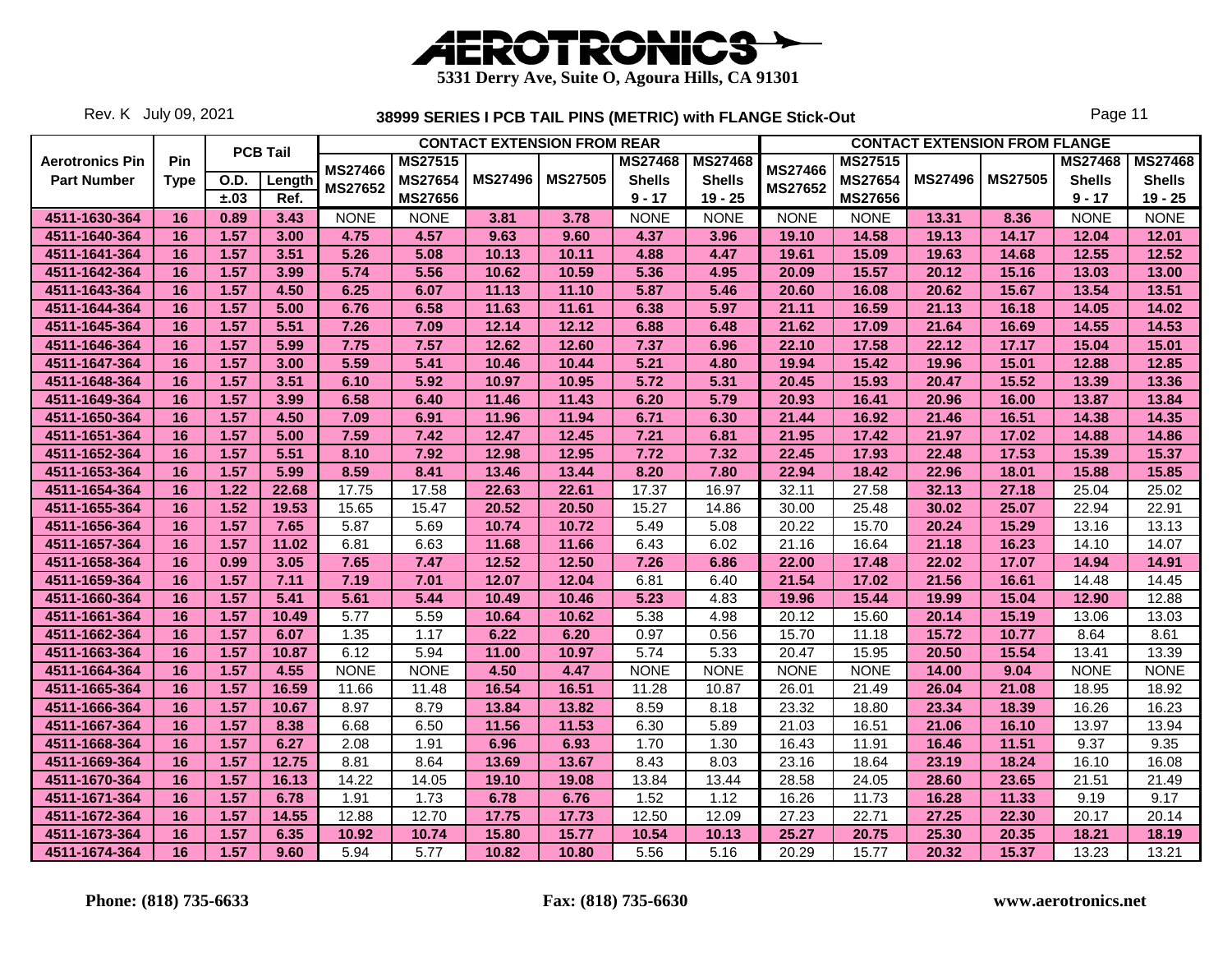

Rev. K July 09, 2021

|                        |                 |      | <b>PCB Tail</b> |                |                |                | <b>CONTACT EXTENSION FROM REAR</b> |                |                |                |                |                | <b>CONTACT EXTENSION FROM FLANGE</b> |                |                |
|------------------------|-----------------|------|-----------------|----------------|----------------|----------------|------------------------------------|----------------|----------------|----------------|----------------|----------------|--------------------------------------|----------------|----------------|
| <b>Aerotronics Pin</b> | Pin             |      |                 | <b>MS27466</b> | MS27515        |                |                                    | <b>MS27468</b> | <b>MS27468</b> | <b>MS27466</b> | <b>MS27515</b> |                |                                      | <b>MS27468</b> | <b>MS27468</b> |
| <b>Part Number</b>     | <b>Type</b>     | O.D. | Length          | MS27652        | <b>MS27654</b> | <b>MS27496</b> | <b>MS27505</b>                     | <b>Shells</b>  | <b>Shells</b>  | MS27652        | MS27654        | <b>MS27496</b> | <b>MS27505</b>                       | <b>Shells</b>  | <b>Shells</b>  |
|                        |                 | ±.03 | Ref.            |                | <b>MS27656</b> |                |                                    | $9 - 17$       | $19 - 25$      |                | <b>MS27656</b> |                |                                      | $9 - 17$       | $19 - 25$      |
| 4511-1675-364          | 16              | 1.57 | 8.00            | 4.06           | 3.89           | 8.94           | 8.92                               | 3.68           | 3.28           | 18.42          | 13.89          | 18.44          | 13.49                                | 11.35          | 11.33          |
| 4511-1676-364          | 16              | 1.57 | 9.65            | 14.25          | 14.07          | 19.13          | 19.10                              | 13.87          | 13.46          | 28.60          | 24.08          | 28.63          | 23.67                                | 21.54          | 21.51          |
| 4511-1677-364          | 16              | 1.57 | 11.43           | 7.49           | 7.32           | 12.37          | 12.34                              | 7.11           | 6.71           | 21.84          | 17.32          | 21.87          | 16.92                                | 14.78          | 14.76          |
| 4511-1678-364          | 16              | 1.57 | 8.18            | 3.30           | 3.12           | 8.18           | 8.15                               | 2.92           | 2.51           | 17.65          | 13.13          | 17.68          | 12.73                                | 10.59          | 10.57          |
| 4511-1679-364          | 16              | 1.57 | 9.78            | <b>NONE</b>    | <b>NONE</b>    | 5.66           | 5.64                               | <b>NONE</b>    | <b>NONE</b>    | <b>NONE</b>    | <b>NONE</b>    | 15.16          | 10.21                                | <b>NONE</b>    | <b>NONE</b>    |
| 4511-1680-364          | 16              | 1.57 | 13.26           | 9.60           | 9.42           | 14.48          | 14.45                              | 9.22           | 8.81           | 23.95          | 19.43          | 23.98          | 19.02                                | 16.89          | 16.87          |
| 4511-1681-364          | 16              | 1.57 | 10.03           | 5.16           | 4.98           | 10.03          | 10.01                              | 4.78           | 4.37           | 19.51          | 14.99          | 19.53          | 14.58                                | 12.45          | 12.42          |
| 4511-1682-364          | 16              | 1.57 | 7.65            | 5.99           | 5.82           | 10.87          | 10.85                              | 5.61           | 5.21           | 20.35          | 15.82          | 20.37          | 15.42                                | 13.28          | 13.26          |
| 4511-1683-364          | 16              | 1.57 | 11.30           | 6.43           | 6.25           | 11.30          | 11.28                              | 6.05           | 5.64           | 20.78          | 16.26          | 20.80          | 15.85                                | 13.72          | 13.69          |
| 4511-1684-364          | 16              | 1.57 | 21.64           | 20.12          | 19.94          | 24.99          | 24.97                              | 19.74          | 19.33          | 34.47          | 29.95          | 34.49          | 29.54                                | 27.41          | 27.38          |
| 4511-1685-364          | 16              | 1.57 | 10.08           | 8.00           | 7.82           | 12.88          | 12.85                              | 7.62           | 7.21           | 22.35          | 17.83          | 22.38          | 17.42                                | 15.29          | 15.27          |
| 4511-1686-364          | 16              | 1.57 | 24.00           | 18.42          | 18.24          | 23.29          | 23.27                              | 18.03          | 17.63          | 32.77          | 28.24          | 32.79          | 27.84                                | 25.70          | 25.68          |
| 4511-1687-364          | 16              | 1.57 | 20.65           | 18.95          | 18.77          | 23.83          | 23.80                              | 18.57          | 18.16          | 33.30          | 28.78          | 33.32          | 28.37                                | 26.24          | 26.21          |
| 4511-1688-364          | 16              | 1.57 | 13.00           | 11.30          | 11.13          | 16.18          | 16.15                              | 10.92          | 10.52          | 25.65          | 21.13          | 25.68          | 20.73                                | 18.59          | 18.57          |
| 4511-1689-364          | 16              | 1.57 | 4.83            | 5.36           | 5.18           | 10.24          | 10.21                              | 4.98           | 4.57           | 19.71          | 15.19          | 19.74          | 14.78                                | 12.65          | 12.62          |
| 4511-1690-364          | 16              | 1.37 | 3.51            | 3.96           | 3.78           | 8.84           | 8.81                               | 3.58           | 3.18           | 18.31          | 13.79          | 18.34          | 13.39                                | 11.25          | 11.23          |
| 4511-1691-364          | 16              | 1.02 | 5.08            | 4.52           | 4.34           | 9.40           | 9.37                               | 4.14           | 3.73           | 18.87          | 14.35          | 18.90          | 13.94                                | 11.81          | 11.79          |
| 4511-1692-364          | 16              | 1.57 | 6.35            | 11.91          | 11.73          | 16.79          | 16.76                              | 11.53          | 11.13          | 26.26          | 21.74          | 26.29          | 21.34                                | 19.20          | 19.18          |
| 4511-1200-365          | 12              | 2.06 | 16.33           | 8.97           | 8.79           | 13.84          | 13.82                              | 8.59           | 8.18           | 23.32          | 18.80          | 23.34          | 18.39                                | 16.26          | 16.23          |
| 4511-1201-365          | 12              | 2.06 | 12.01           | 4.65           | 4.47           | 9.53           | 9.50                               | 4.27           | 3.86           | 19.00          | 14.48          | 19.02          | 14.07                                | 11.94          | 11.91          |
| 4511-1202-365          | $\overline{12}$ | 2.06 | 6.17            | <b>NONE</b>    | <b>NONE</b>    | 3.68           | 3.66                               | <b>NONE</b>    | <b>NONE</b>    | <b>NONE</b>    | <b>NONE</b>    | 13.18          | 8.23                                 | <b>NONE</b>    | <b>NONE</b>    |
| 4511-1203-365          | $12 \,$         | 2.06 | 13.28           | 5.92           | 5.74           | 10.80          | 10.77                              | 5.54           | 5.13           | 20.27          | 15.75          | 20.29          | 15.34                                | 13.21          | 13.18          |
| 4511-1204-365          | 12              | 2.06 | 3.99            | 5.49           | 5.31           | 10.36          | 10.34                              | 5.11           | 4.70           | 19.84          | 15.32          | 19.86          | 14.91                                | 12.78          | 12.75          |
| 4511-1205-365          | 12              | 2.06 | 5.41            | 8.64           | 8.46           | 13.51          | 13.49                              | 8.26           | 7.85           | 22.99          | 18.47          | 23.01          | 18.06                                | 15.93          | 15.90          |
| 4511-1206-365          | 12              | 2.06 | 6.20            | 7.65           | 7.47           | 12.52          | 12.50                              | 7.26           | 6.86           | 22.00          | 17.48          | 22.02          | 17.07                                | 14.94          | 14.91          |
| 4511-1207-365          | 12              | 2.06 | 22.35           | 14.86          | 14.68          | 19.74          | 19.71                              | 14.48          | 14.07          | 29.21          | 24.69          | 29.24          | 24.28                                | 22.15          | 22.12          |
| 4511-1208-365          | 12              | 2.03 | 17.93           | 11.73          | 11.56          | 16.61          | 16.59                              | 11.35          | 10.95          | 26.09          | 21.56          | 26.11          | 21.16                                | 19.02          | 19.00          |
| 4511-1210-365          | 12              | 2.06 | 3.68            | 3.71           | 3.53           | 8.59           | 8.56                               | 3.33           | 2.92           | 18.06          | 13.54          | 18.08          | 13.13                                | 11.00          | 10.97          |
| 4511-1211-365          | 12              | 2.06 | 4.57            | 4.60           | 4.42           | 9.47           | 9.45                               | 4.22           | 3.81           | 18.95          | 14.43          | 18.97          | 14.02                                | 11.89          | 11.86          |
| 4511-1230-365          | 12              | 2.06 | 7.62            | 13.36          | 13.18          | 18.24          | 18.21                              | 12.98          | 12.57          | 27.71          | 23.19          | 27.74          | 22.78                                | 20.65          | 20.62          |
| 4511-1231-365          | 12              | 2.06 | 14.99           | 15.19          | 15.01          | 20.07          | 20.04                              | 14.81          | 14.40          | 29.54          | 25.02          | 29.57          | 24.61                                | 22.48          | 22.45          |
| 4511-1240-365          | 12              | 2.06 | 3.00            | 4.75           | 4.57           | 9.63           | 9.60                               | 4.37           | 3.96           | 19.10          | 14.58          | 19.13          | 14.17                                | 12.04          | 12.01          |
| 4511-1241-365          | 12              | 2.06 | 3.51            | 5.26           | 5.08           | 10.13          | 10.11                              | 4.88           | 4.47           | 19.61          | 15.09          | 19.63          | 14.68                                | 12.55          | 12.52          |
| 4511-1242-365          | 12              | 2.06 | 3.99            | 5.74           | 5.56           | 10.62          | 10.59                              | 5.36           | 4.95           | 20.09          | 15.57          | 20.12          | 15.16                                | 13.03          | 13.00          |
| 4511-1243-365          | 12              | 2.06 | 4.50            | 6.25           | 6.07           | 11.13          | 11.10                              | 5.87           | 5.46           | 20.60          | 16.08          | 20.62          | 15.67                                | 13.54          | 13.51          |
| 4511-1244-365          | 12              | 2.06 | 5.00            | 6.76           | 6.58           | 11.63          | 11.61                              | 6.38           | 5.97           | 21.11          | 16.59          | 21.13          | 16.18                                | 14.05          | 14.02          |